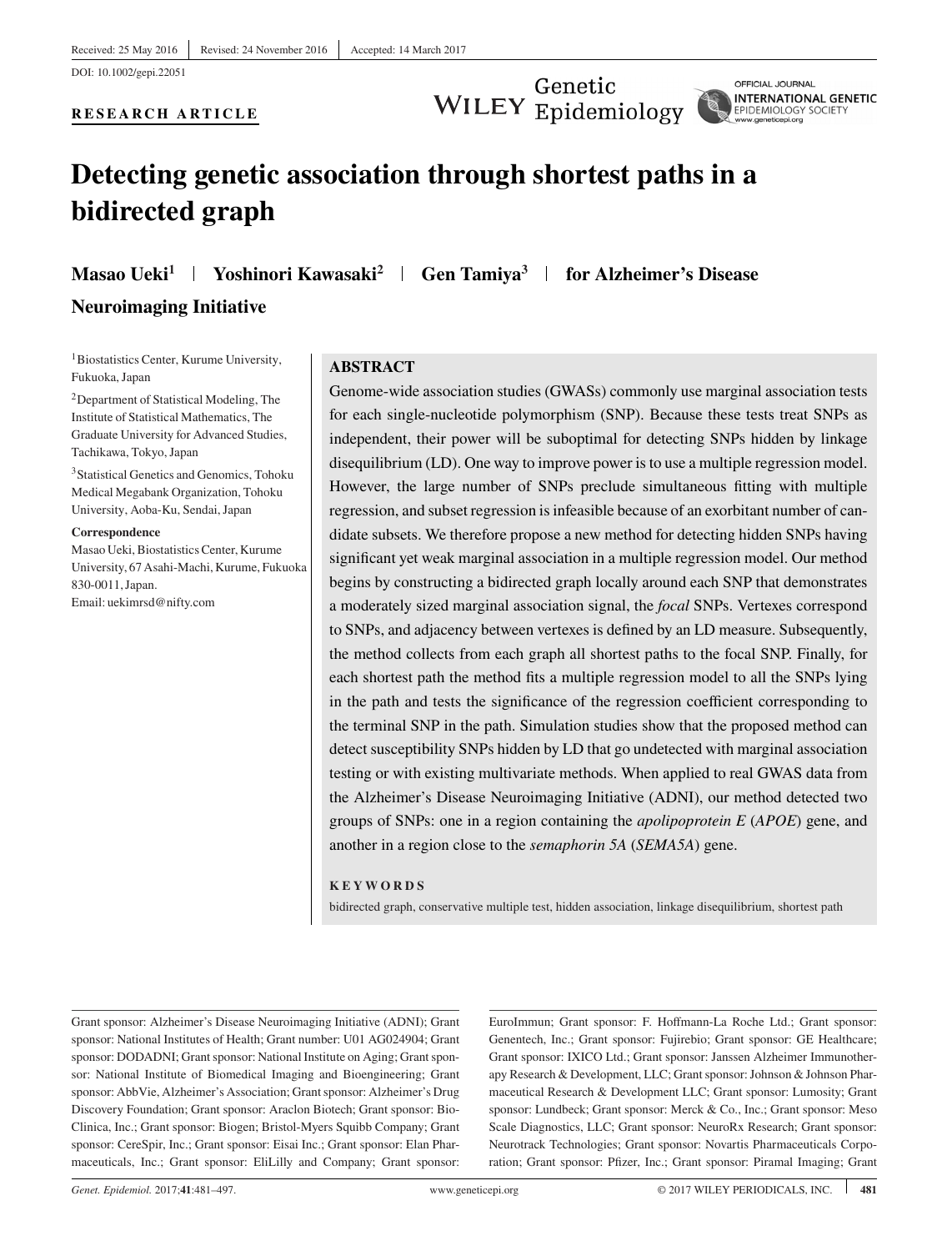## **1 INTRODUCTION**

In genome-wide association studies (GWASs), researchers routinely use univariate regression to analyze each singlenucleotide polymorphism (SNP). Although GWASs have led to the discovery of many new SNPs that are involved in disease development and/or progression of clinical characteristics, the genetic architecture of many human traits remains largely unknown (Manolio, 2013). This is referred to as a missing heritability problem (Manolio et al., 2009; Maher, 2008), for which several explanations have been proposed. These include gene-environment interaction, gene-gene interaction, and the contributions of rarer variants, structural variants, and many variants with small effects. Researchers are attempting to develop statistical methods to test such challenging scientific hypotheses. Linkage disequilibrium (LD) may also contribute to missing heritability (Ehret et al., 2012). The univariate regression approach—or marginal association testing—works for SNP panels designed to capture causal variants under the assumption of a single causal variant or unlinked multiple causal variants (de Bakker et al., 2005; Eberle et al., 2007; Spencer, Su, Donnelly, & Marchini, 2009). If this assumption is violated, marginal association testing, which treats SNPs as independent and does not fully take LD into account, may fail to achieve adequate statistical power. For example, if multiple causal SNPs in a region are in LD, the marginal association signal can be weakened due to cancelation of effects (Eberle et al., 2007; for an illustration under a bivariate model, see supplementary information Section 4) . We refer to this as the *hidden signal* problem. It differs from the case of an untyped causal variant, where the true causal variant is not included in the panel of SNPs tested. The hidden signal problem can occur even if all causal variants are included in the data. Therefore, an association signal hidden by LD may be undetectable, even with genotype imputation, when a marginal association test is employed.

Data used in preparation of this article were obtained from the Alzheimer's Disease Neuroimaging Initiative (ADNI) database (adni.loni.usc.edu). As such, the investigators within the ADNI contributed to the design and implementation of ADNI and/or provided data but did not participate in analysis or writing of this report. A complete listing of ADNI investigators can be found at [http://adni.loni.usc.edu/wp-content/](http://adni.loni.usc.edu/wp-content/uploads/how_to_apply/ADNI_Acknowledgement_List.pdf) [uploads/how\\_to\\_apply/ADNI\\_Acknowledgement\\_List.pdf](http://adni.loni.usc.edu/wp-content/uploads/how_to_apply/ADNI_Acknowledgement_List.pdf)

Simultaneous analysis using multiple regression may be effective if the number of candidate SNPs is small. However, because GWAS data contain a large number of SNPs, fitting them simultaneously with a multiple regression model is impossible. A two-marker test based on bivariate regression is applicable to the above problem: Kim, Morris, Won, and Elston (2010), Slavin, Feng, Schnell, Zhu, and Elston (2011), and Wang, Morris, Schaid, and Elston (2012) proposed using two adjacent SNPs, and Howey and Cordell (2014) recently proposed a different two-marker test, an artificial imputation test. All these two-marker tests are motivated by the goal of improving statistical power under a scenario in which a single causal variant exists and coverage by the marker (tag) SNPs is poor. Another applicable method is the multiple marker test based on a sliding window approach, as implemented in the UNPHASED method (Dudbridge, 2008; Dudbridge, F., Holmans, P. A., & Wilson, 2011); this approach tests the effect of a haplotype comprising multiple SNPs. The sliding window approach tests the combined, group effect of a set of nearby SNPs. However, it is not necessary that nearby SNPs possess similar effects. Taking a wider window may avoid missing causal SNPs, but it concomitantly increases the number of tested SNPs, thereby expending degrees of freedom—in particular, when most of the SNPs in a group are neutral—so that statistical power is greatly decreased.

In this paper, we describe a new method that can detect SNPs hidden by LD. To account for LD, we fit a multiple regression model for each SNP one at a time (which we call the *focal* SNP) by incorporating other, adjacent SNPs that are in LD with the focal SNP. We develop an SNP selection method based on a bidirected (or covariance) graph (Cox & Wermuth, 1996; Drton & Perlman, 2007; Kauermann, 1996) to narrow the field of candidate SNPs to be incorporated into the model. Adjacency is defined using a measure of LD. Then, in the bidirected graph, all shortest paths to the focal SNP are identified and saved. Finally, the multiple regression model is fitted to all of the SNPs lying in each shortest path, and significance of the regression coefficient corresponding to the terminal SNP (the SNP farthest from the focal SNP) in each path is tested. The rationale for seeking the shortest paths is that the regression coefficient of the terminal SNP has nonzero effect in a noiseless setting (see Proposition 2). Our method aims to detect SNPs that have weak marginal association but show strong association in a multiple regression model after adjustment is made for confounding due to multiple nearby SNPs. We develop a conservative multiple testing procedure to control the family-wise error rate in testing the regression coefficients of the terminal SNPs in each graph. Simulation studies and application to real GWAS data from the Alzheimer's Disease Neuroimaging Initiative (ADNI) demonstrate that the proposed method can detect disease susceptibility SNPs hidden by LD that go undetected with the marginal association test or with existing multivariate methods.

sponsor: Servier; Grant sponsor: Takeda Pharmaceutical Company; Grant sponsor: Transition Therapeutics; Grant sponsor: Canadian Institutes of Health Research; Grant sponsor: Foundation for the National Institutes of Health [\(www.fnih.org\)](http://www.fnih.org); Grant sponsor: Northern California Institute for Research and Education; Grant sponsor: Laboratory for Neuro Imaging at the University of Southern California; Grant sponsor: Grant number: 2015-ISM-CRP-1013; Grant sponsor: JSPS KAKENHI; Grant numbers: JP16K00064, JP16K08638, JP16H05242, JP15H01678, JP16H01528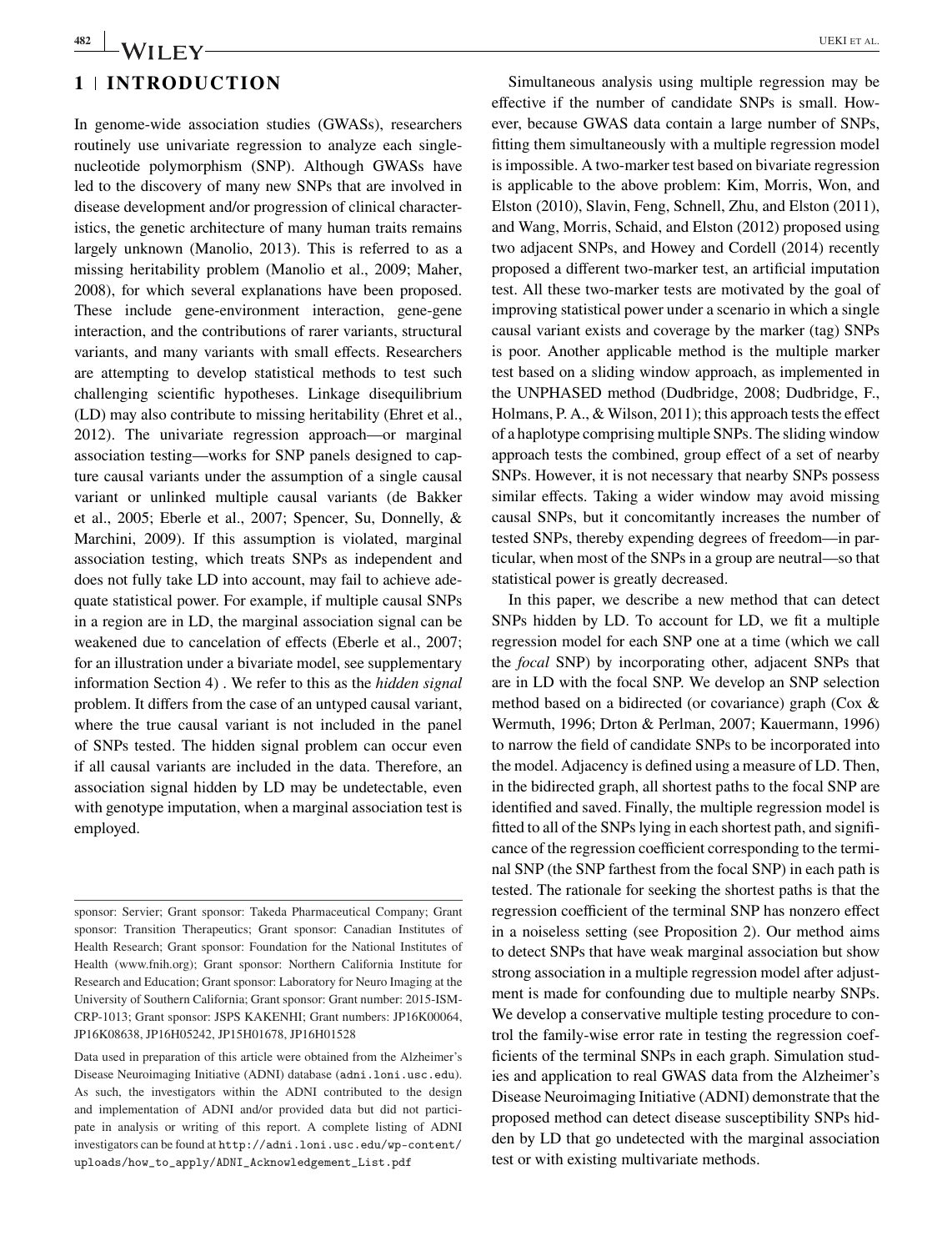## **2 MATERIALS AND METHODS**

#### **2.1 The proposed bidirected graph approach**

Suppose that we have observations consisting of  $n$  subjects with p SNPs  $X = (X_1, ..., X_p)$ , where  $X_j = (X_{1j}, ..., X_{nj})^T$ with  $X_{ii} \in \{0, 1, 2\}$  (i.e., the minor allele count) for  $i =$  $1, \ldots, n$  and  $j = 1, \ldots, p$ , together with quantitative phenotype data  $y = (y_1, ..., y_n)^T$ . Let  $M = \{1, ..., p\}$ . For a subset *A* ⊂ *M*, we denote by  $X_A$  the subcolumn matrix of *X* in which the indexes run through the subset  $A$ . Similar notation is used for vectors throughout. In standard SNP-GWAS analysis, the effect of each SNP is investigated by testing the null hypothesis that the regression coefficient  $\beta_i$  of jth SNP is 0 in a marginal model,

$$
y = 1\beta_0 + X_j \beta_j + \epsilon,
$$

where  $\beta_0$  is the intercept, 1 denotes an *n*-vector with all components being unity, and  $\epsilon \sim N(0, \sigma^2 I)$ . When the marginal effect is weak, the standard marginal testing approach is expected to be underpowered. The existence of multiple causal SNPs that are in LD may weaken the marginal association signal (see supplementary information Section 4). In this situation, controlling for the correlation structure due to LD should improve the detection power. Therefore, we consider testing for the effect of the *j*th SNP conditional on a set of other SNPs,  $A \subset M \setminus \{j\}$ . Specifically, we test the null hypothesis that  $\beta_i$ , the regression coefficient of jth SNP, is 0 in a multiple linear regression model,

$$
y = 1\beta_0 + X_j \beta_j + X_A \beta_A + \epsilon,
$$

where  $\beta_A$  is the vector of regression coefficients corresponding to  $X_A$  and  $\epsilon \sim N(0, \sigma^2 I)$ . Let  $\hat{\beta}_{j,A}$  be the regression coefficient estimated by least squares in the above multiple regression model. If  $A = \emptyset$ , the above test reduces to the standard marginal association test. To detect SNPs whose effect is hidden by LD, testing for the effect of  $\hat{\beta}_{j,A}$  with a nonempty set  $A \subset M \setminus \{j\}$  may produce higher power than the marginal association test. However, there exist numerous choices for A, so with GWAS data, where  $p$  is large, it is difficult to compute  $\widehat{\beta}_{j,A}$  for all possible subsets  $A \subset M$ . Even if all combinations of  $A$  are computable, we face a multiple testing burden in evaluating  $\hat{\beta}_{j,A}$ , that is, testing the null hypothesis

$$
\forall A \subset M \setminus \{j\} : \beta_{j,A} = 0.
$$

It is unclear how to carry out a multiple testing correction. There are  $\binom{p-1}{m}$  possibilities of  $\hat{\beta}_{j,A}$  for A with  $|A| = m$ for a given  $m < n$ . For example, consider  $p = 500,000$  SNPs. Then, for  $m = 2, 3$ , and 4 (i.e., two, three, and four conditioning SNPs), we have roughly  $1.2 \times 10^{11}$ ,  $2 \times 10^{16}$ , and  $3 \times 10^{21}$ possibilities, respectively. If all tests are independent, then the Bonferroni correction is appropriate. However, the independence assumption is violated by the correlation among tests due to LD as well as the repeated tests of the  $j$ th SNP simply by altering the set of conditioning SNPs. Therefore, the naive



**FIGURE 1** Illustration of the proposed shortest path test. The focal SNP,  $X_1$ , shows (weak) marginal association with  $\mu = E(y|X)$  based on a moderate *P*-value cutoff (path 0). A bidirected graph around SNP  $X_1$  is constructed with adjacency defined by the magnitude of LD, and all shortest paths to  $X_1$  are collected. In this example, there are five shortest paths numbered 1–5, as shown in the top right. For each of the five shortest paths, the SNP corresponding to the terminal vertex is tested for association in a multiple regression model including all SNPs in the path. The fitted multiple regression model is described for each shortest path. The tested SNP and its regression coefficient are emphasized in bold and red, respectively. Conservative multiple testing is adapted in order to take the number of shortest paths into account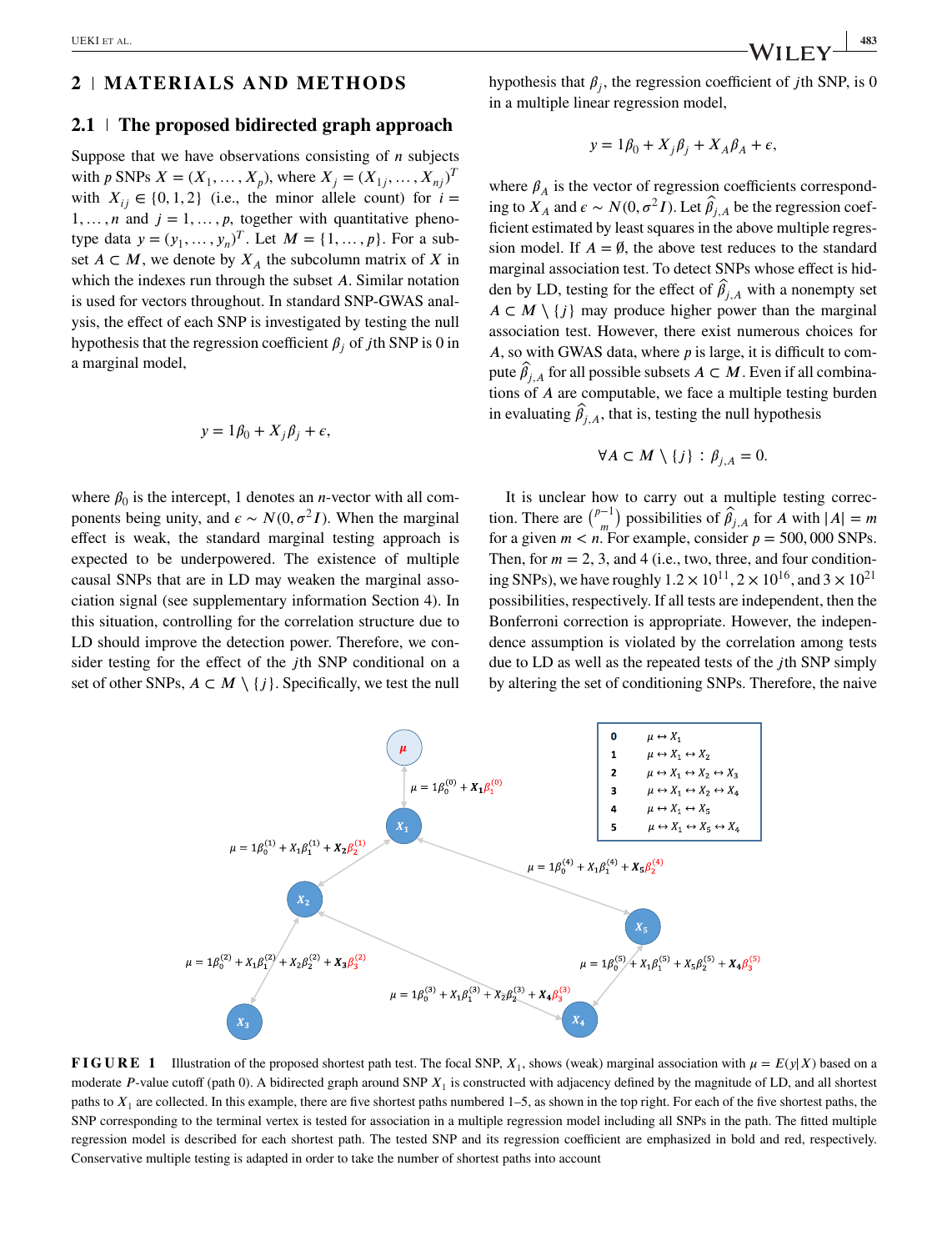

**FIGURE 2** Type I error rates from quantitative trait simulations comparing the proposed method with  $(a_{\min}, a_1) \in \{0.1, 0.3, 0.5, 0.7\} \times$  ${0.01, 0.001, 0.0001, 0.00001}$ , the marginal association test, and SnipSnip. Nominal family-wise error rates are  $\alpha = 30\%$ , 20%, 10%, and 5%

Bonferroni approach should lead to unrealistically stringent multiple testing correction.

To deal with this challenging problem, we utilize a bidirected graph (Drton & Perlman, 2007) for SNPs with adjacency defined by the pairwise correlation between SNPs. For a given matrix X, let  $Q_X = I - P_X$ , where  $P_X$  is the projection onto the column space of  $X$ . Then, for an  $n$ -dimensional vector x,  $Q_X x$  is the residual from regression of x onto X. Hereafter, we assume that  $n$ -dimensional vectors are standardized: specifically, assume that x satisfies both  $x^T 1 = 0$ and  $||x||^2 = 1$ . For two standardized *n*-dimensional vectors  $x_1$  and  $x_2$ , the inner product  $x_1^T x_2 = \sum_{i=1}^n x_{1i} x_{2i}$  equals the sample correlation. Centering of an *n*-vector  $X_i$  is obtained by  $x_j = Q_1 X_j = X_j - P_1 X_j$ , then  $x_j^T 1 = 0$  holds. In some circumstances, we have covariates  $Z$ , such as age, gender, and known genetic variants, whose effects on  $y$  need to be removed according to prior scientific knowledge. In such cases, we consider  $x_i = Q_{(1,Z)}X_i$ .

We denote the bidirected graph by  $G = (V, E)$  having a vertex set  $V = \{0\} \cup M$  and an edge set  $E \subset V \times V$ . Hence,  $|V| = 1 + p$ . Let the vertex 0 be the phenotype, that is,  $x_0 =$ 

 $\mu = E(y|X)$ . The remaining vertexes belonging to M correspond to the  $p$  SNPs. Two arbitrary vertexes  $j$  and  $k$  in  $V$  are adjacent if and only if  $(j, k) \in E$ ; otherwise, they are not adjacent. Here, we say that two vertexes *i* and  $k$  ( $i \neq k$ ) in *V* are adjacent if

$$
x_j^T x_k \neq 0. \tag{1}
$$

Adjacent vertexes are said to be spouses, and they are joined by a bidirected edge  $j \leftrightarrow k$ . Therefore, absence of an edge between vertexes *j* and *k* corresponds to  $x_j^T x_k = 0$ , whereas the presence of an edge corresponds to  $x_j^T x_k \neq 0$ . A path from vertex  $i$  to vertex  $k$  is a sequence of adjacent edges connecting  $j$  and  $k$  for which the corresponding sequence of vertexes contains no repetitions. We refer to the first and the last vertexes as the terminals of the path, and all other vertexes as intermediate vertexes. For two standardized SNP vectors,  $x_i$ and  $x_k$ , coded as 0, 1, 2,  $x_j^T x_k$  coincides with the Wellek-Ziegler correlation coefficient, which measures the magnitude of LD—just as with the Pearson correlation coefficient for haploid data—even if the SNPs are unphased. In fact, the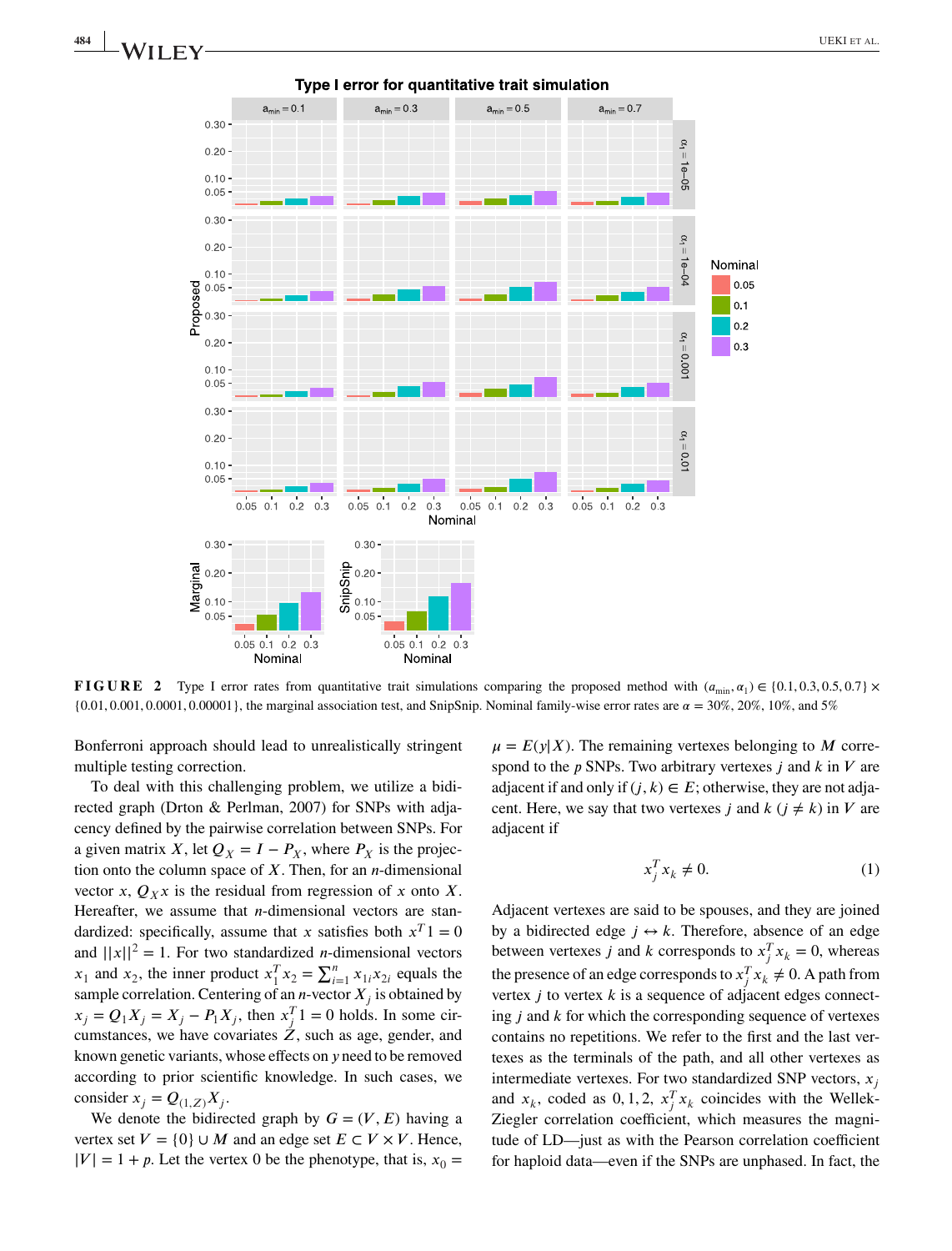

**FIGURE 3** Type I error rates from binary trait simulations comparing the proposed method with  $(a_{\min}, a_1) \in \{0.1, 0.3, 0.5, 0.7\} \times$  $\{0.01, 0.001, 0.0001, 0.00001\}$ , the marginal association test, and SnipSnip. Nominal family-wise error rates are  $\alpha = 30\%$ , 20%, 10%, and 5%

population version of the Wellek-Ziegler correlation coefficient coincides with the population Pearson correlation coefficient for haploid data under Hardy-Weinberg equilibrium (Wellek & Ziegler, 2009). With real GWAS data, a value of adjacency  $x_j^T x_k$  exactly equal to 0 is not practical in finite samples. In practice, we introduce a nonzero cutoff value for judging an adjacency of zero in our bidirected graph.

Our proposed approach is based on the shortest paths to  $\mu$  in a bidirected graph constructed locally for each SNP that shows (weak) association with  $y$  with a moderate  $P$ -value cutoff  $\alpha_1$ —we call these SNPs of interest as *focal* SNPs. Using the shortest paths, we can narrow the candidates for  $A$ , thereby rendering computation feasible and reducing the multiple testing burden. The motivation behind our proposal is given in the Appendix. Centered around each focal SNP, say SNP  $X_1$ , which has  $p_1$  nearby SNPs, we compute  $\binom{p_1}{2}$  Wellek-Ziegler correlation coefficients. Subsequently, we collect all of the shortest paths starting from  $x_1$  in the bidirected graph. (We regard the focal SNPs with moderate marginal signals as being adjacent to  $\mu$ .) An illustration of constructing the bidirected graph is given in Figure 1. If one of the shortest paths is  $\mu \leftrightarrow X_1 \leftrightarrow X_2 \leftrightarrow \cdots \leftrightarrow X_l \leftrightarrow X_{l+1}$ , we test the null hypothesis  $\beta_{l+1} = 0$  for the terminal SNP, with the test based on the multiple regression model,

$$
y = 1\beta_0 + X_1\beta_1 + X_2\beta_2 + \dots + X_l\beta_l + X_{l+1}\beta_{l+1} + \epsilon. \quad (2)
$$

If  $X_1$  and  $\mu$  are truly adjacent, then the path is the shortest between  $\mu$  and SNP  $X_{l+1}$ . Then, Proposition 2 in the Appendix ensures that  $E(\hat{\beta}_{l+1,\{1,\ldots,l\}}|X) \neq 0$ , where  $\hat{\beta}_{l+1,\{1,\ldots,l\}}$  is the least-squares estimator in (2). However, the adjacency between  $X_1$  and  $\mu$  is arbitrarily determined by some moderate  $P$ -value cutoff. Furthermore, the above statement only mentions nonzero effects but takes no account of stochastic noise. We overcome these issues by testing hypotheses for the  $\hat{\beta}_{l+1,\{1,\ldots,l\}}$ . We employ a conservative testing approach for the terminal SNP in each shortest path as described in Section 2.2. For binary phenotypes, we use the multiple logistic regression model with the Wald test.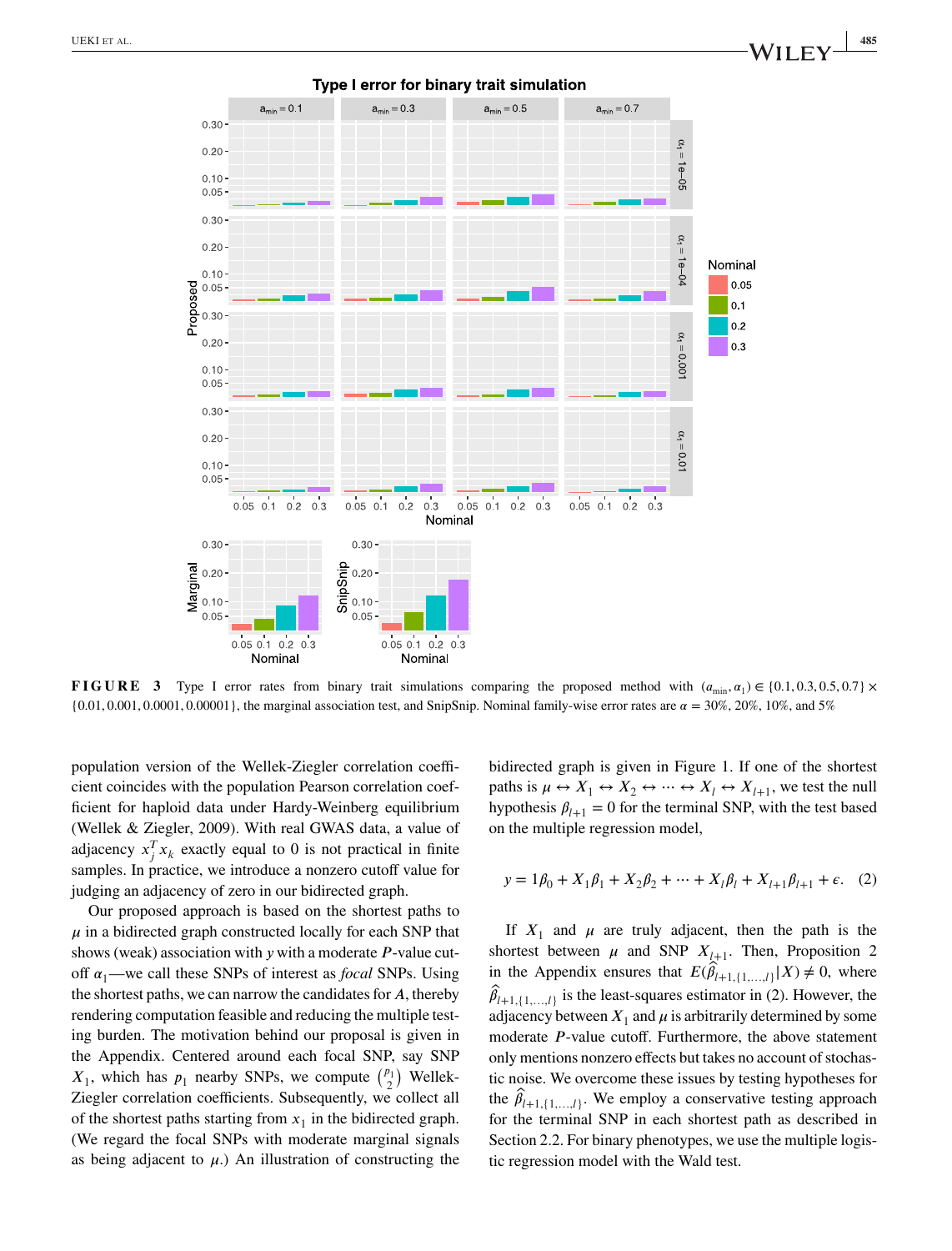| $\frac{486}{100}$ WILEY- |                                                  | <b>UEKI ET AL.</b> |
|--------------------------|--------------------------------------------------|--------------------|
|                          | <b>TABLE 1</b> Causal SNPs for power simulations |                    |

|            | rs9423671   | rs9423711   | rs2388264   | rs11251392  | rs17155640  |
|------------|-------------|-------------|-------------|-------------|-------------|
| rs9423671  |             | 82          | 70          | $-42$       | $-19$       |
| rs9423711  |             |             | 87          | $-42$       | $-32$       |
| rs2388264  |             |             |             | $-35$       | $-42$       |
| rs11251392 |             |             |             |             | $-61$       |
| rs17155640 |             |             |             |             |             |
| $MAF(\%)$  | 32          | 26          | 26          | 38          | 37          |
| Scenario   | $\beta_1^*$ | $\beta_2^*$ | $\beta_3^*$ | $\beta_4^*$ | $\beta_5^*$ |
| 1          |             |             | 0.20        |             |             |
| 2          | $-0.40$     |             | 0.50        |             |             |
| 3          |             | $-0.60$     | 0.70        |             |             |
| 4          | 0.40        | $-0.70$     | 0.50        |             |             |
| 5          | $-0.20$     |             | 0.50        | 0.40        | 0.30        |
| 6          | 0.50        | $-0.50$     | 0.50        | 0.50        | 0.50        |

*Note*. Upper table: Wellek–Ziegler correlation coefficients (×100) and minor allele frequency (%) for five causal SNPs, rs9423671, rs9423711, rs2388264, rs11251392, and rs17155640, whose indexes in the 1,273 SNPs ordered in base pair position are 457, 476, 492, 533, and 534, respectively. Lower table: Regression models considered in power simulations. Five regressions of the form  $\beta_0 + \sum_{j=1}^{5} x_{i,j} \beta_{0,j}$  were used, where the true regression coefficients  $\beta_{0,j}$  for the six scenarios were set as  $\beta_j^*$  multiplied by a constant  $m > 0$ , and empty cells indicate that the true coefficient was 0.

## **2.2 Algorithm description**

Here, we describe the proposed algorithm in detail.

- **1. Initialization** Set a *P*-value cutoff  $\alpha_1$  for screening, and a desired family-wise error rate  $\alpha$  (e.g., 5%).
- **2. Marginal association test** Conduct marginal association tests for all SNPs  $k \in M = \{1, ..., p\}$  under the marginal model  $\beta_0 + X_k \beta_k$ , which yields *P*-values  $P_k, k \in M$ . Let  $H = \{ k \in M : P_k < \alpha_1 \}$  be the set of SNPs of interest, the focal SNPs.
- **3. Test in bidirected graph** For each  $k \in H$ , set SNP  $k$  as the focal SNP. Denote its nearby SNPs by  $N(k) \subset M$  including the focal SNP (SNP  $k$ ) itself, where nearby SNPs are determined by a 100 kb window (see Section 5) both upstream and downstream of the th SNP. Build a bidirected graph where adjacency between two vertexes  $l, m \in$  $N(k)$  is declared if  $\rho_{lm}^2 \in [a_{\min}, a_{\max}]$ . Here  $a_{\min}$  and  $a_{\max}$  $(a_{\text{min}} < a_{\text{max}})$  are pre-specified cutoff values, and  $\rho_{lm}$  is the Wellek-Ziegler correlation coefficient (Pearson correlation coefficient for SNP genotypes coded  $(0,1,2)$  between the *l*th and *mth* SNPs. Denote the resulting bidirected graph by  $G_k$ .
- **3.1. Collection of shortest paths to centered SNP**  $k$  Collect all shortest paths from the focal SNP  $k$  to each vertex in  $G_k$  and denote the set of all shortest paths by  $A(k)$ .
	- **3.1.1. Fit multiple regression model for each shortest path** For each shortest path  $e \in A(k)$ , fit the multiple regression model,

$$
\mu = 1\beta_0 + X_k \beta_k + X_{e_-} \beta_{e_-} + X_{t(e)} \beta_{t(e)},
$$

where  $t(e)$  represents the other terminal vertex of the path  $e$  (other than  $k$ ), and  $e_{-}$  denotes the index set where the terminal vertex  $t(e)$  is removed from the index set *e*. Obtain the *P*-value,  $P_{t(e)|\{k,e_-\}}$ , for testing the null hypothesis,  $\beta_{t(e)} = 0$ .

**3.1.2. Conservative multiple test correction** Declare SNP  $t(e)$  as significant if  $P_{t(e)|\{k,e_-\}} < \alpha/$  $(\alpha_1 p|A(k)|)$  where  $|A(k)|$  is the number of elements of  $A(k)$ .

In Step 3.1.2, the factor  $\alpha_1 p|A(k)|$  can be interpreted as the number of tests accounting for marginal association screening in Step 2. Under the null hypothesis of no effect of all SNPs, the family-wise error rate in detecting any SNPs as declared significant in 3.1.2 is never greater than the nominal level  $\alpha$ : a proof is given in supplementary information Section 3. We propose to declare adjacency between two SNPs  $l$  and  $m$  with correlation  $\rho_{lm}$  if  $a_{\min} \leq \rho_{lm}^2 \leq a_{\max}$  holds. The cutoff  $a_{\min}$ eliminates uncorrelated pairs, and  $a_{\text{max}}$  avoids multicollinearity in the multiple regression fit as described in the Appendix. If there are covariates, we slightly modify the proposed algorithm by adding the covariates to all regression models as with usual covariate adjustment. We investigate appropriate values of  $a_{\text{min}}$  and  $\alpha_1$  in simulation studies where we set  $a_{\text{max}} = 0.8$ throughout. We implemented the proposed method in R (R Core Team, 2015) with input of the result from PLINK's marginal association testing, such as using the ––assoc option, where the shortest paths in the bidirected graph were collected using the get.all.shortest.paths function implemented in the R package igraph (Csardi & Nepusz, 2006).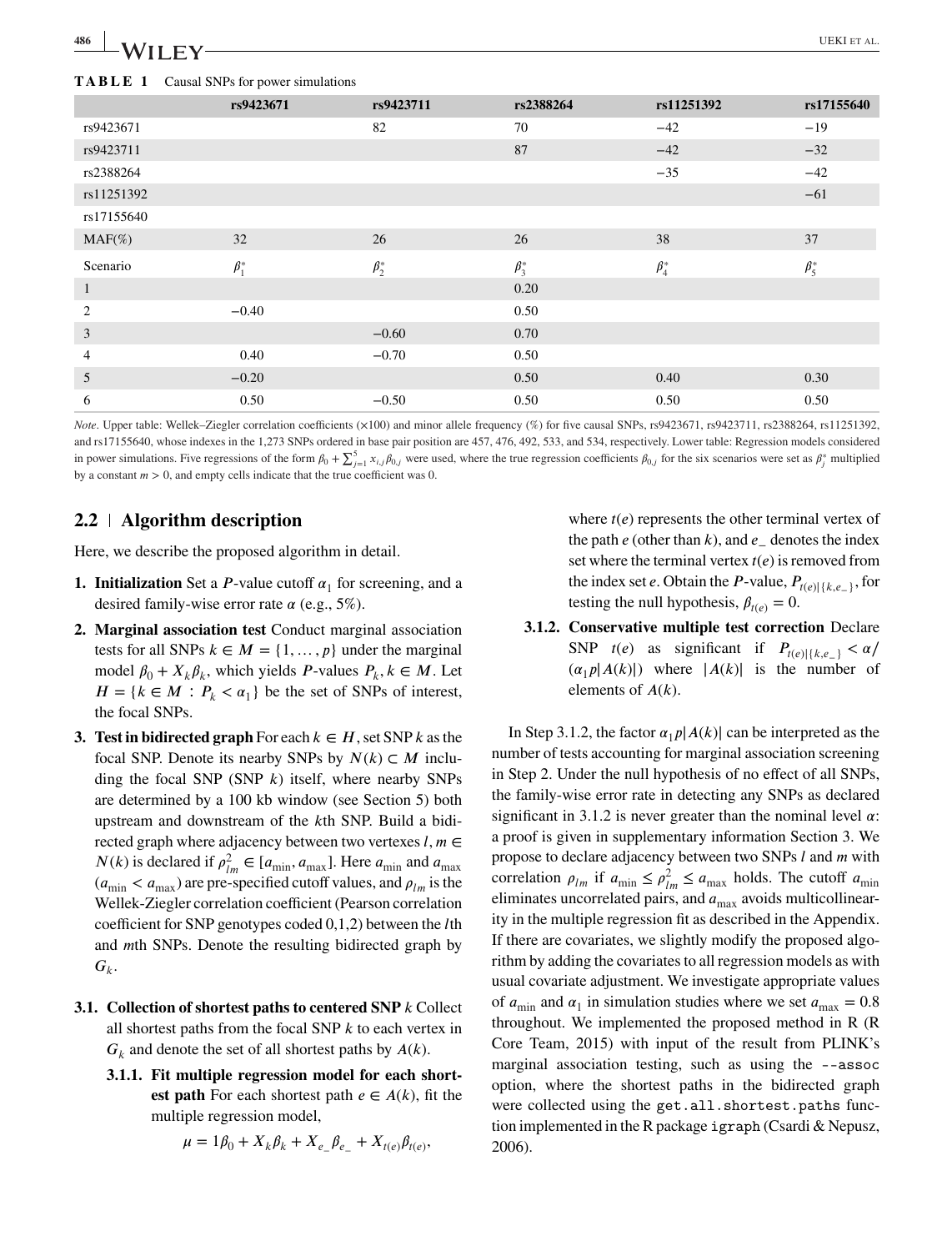

**FIGURE 4** Power with  $m = 1$  for six scenarios in quantitative trait simulations with 16 combinations of  $(a_{\min}, a_1) \in \{0.1, 0.3, 0.5, 0.7\} \times$  $\{0.01, 0.001, 0.0001, 0.00001\}$ . Nominal family-wide error rate was set at  $\alpha = 0.05$ . The ordinate is the proportion of runs where any SNP within a 110 kb window upstream of the first causal SNP and downstream of the last causal SNP was significant

## **3 SIMULATION STUDIES**

To examine the performance of the proposed method, we conducted studies with simulated data that mimic real SNP-GWAS data. We investigated type I error and statistical power. Data were simulated by sampling individuals from the general population. We used HAPGEN v2.2.0 (Su, Marchini, & Donnelly, 2011) with input consisting of haplotype data comprising 73,832 SNPs from the HapMap3 east Asian population (JPT + CHB). We compared our proposed method with three other methods: the marginal association test in PLINK with the ––assoc option, SnipSnip, and UNPHASED with option -window 5 -zero 0.2.

## **3.1 Type I error**

For type I error simulations, we generated by HAPGEN 1,000 datasets of the 73,832 SNPs for 1,000 subjects. We considered both quantitative and binary traits. For quantitative traits, we generated the phenotype independently and identically from a standard normal distribution. For binary traits, we randomly assigned the value of 0 (control) to one-half (500) of the subjects and assigned the value 1 (case) to the other half. We then applied the proposed method with various parameters. We also ran the marginal association test and the SnipSnip procedure for comparison (we did not include UNPHASED in type I error simulations because its computational cost running on 73,832 SNPs is prohibitive). We considered four nominal levels of the family-wise error rate:  $\alpha = 30\%$ , 20%, 10%, and 5%. Because we assumed that no SNPs were causal, type I error was defined by whether "any" SNPs were detected (declared significant) in each replicate. For marginal association testing and SnipSnip, we used Bonferroni correction with 73,832 SNPs. For the proposed method, we considered all 16 combinations of  $(a_{\min}, a_1) \in \{0.1, 0.3, 0.5, 0.7\} \times$ {0*.*01*,* 0*.*001*,* 0*.*0001*,* 0*.*00001}. The results are given in Figures 2 and 3. All methods maintained type I error rate at or below the nominal level. Regardless of the values of  $a_{\min}$  and  $\alpha_1$ , the proposed method was conservative, as expected. Mean and maximum shortest path length, as well as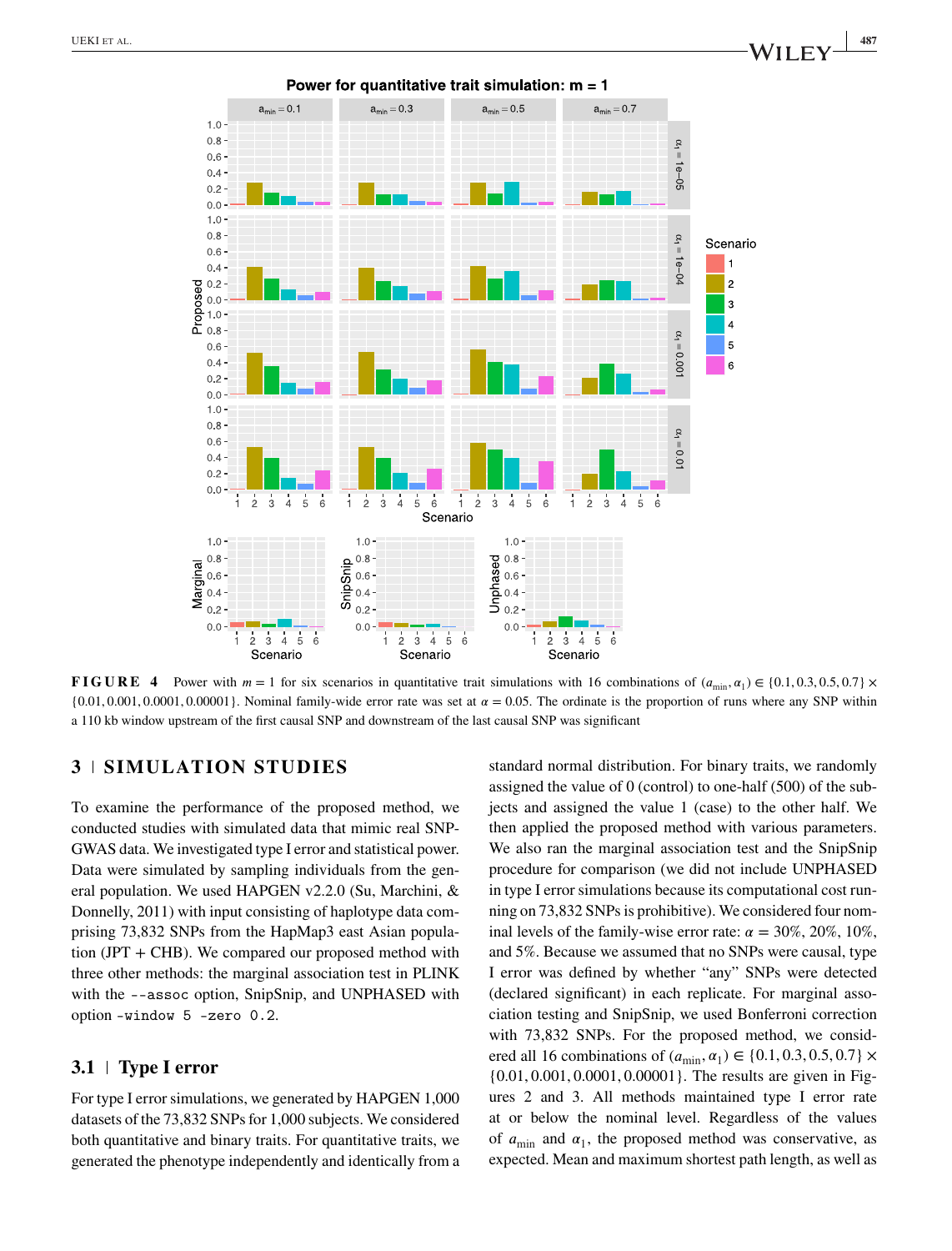

**FIGURE 5** Power with  $m = 1.5$  for six scenarios in quantitative trait simulations with 16 combinations of  $(a_{\min}, a_1) \in \{0.1, 0.3, 0.5, 0.7\} \times$  ${0.01, 0.001, 0.00001}$ . Nominal family-wide error rate was set at  $\alpha = 0.05$ . The ordinate is the proportion of runs where any SNP within a 110 kb window upstream of the first causal SNP and downstream of the last causal SNP was significant

number of shortest paths, are given in supplementary information Section 5. These summary measures tended to decrease as  $\alpha_1$  decreased or  $a_{\text{min}}$  increased, and  $a_{\text{min}} = 0.3$  tended to produce longer path lengths than  $a_{\text{min}} = 0.1$ .

#### **3.2 Power**

For power simulations, we extracted a region on chromosome 10 ranging from 2,001,233 to 3,499,300 (in NCBI Build 36 base pair position) consisting of 1,273 SNPs. Phenotype data for each sampled subject with these 1,273 SNPs were generated according to a regression model assuming the causal SNPs were the five SNPs listed in Table 1, which also shows the correlation structure. We considered six scenarios with different true regression coefficients based on the values of the  $\beta_j^*$  given in Table 1. We multiplied  $\beta_j^*$  by a constant  $m > 0$ to define the *j*th true regression coefficient. Nominal familywise error rate  $\alpha$  was fixed at 0.05 and total number of SNPs was assumed to be 1,000,000 in all simulations.

#### **3.2.1 Quantitative traits**

We generated by HAPGEN 1,000 simulated datasets of the 1,273 SNPs for  $n = 1000$  subjects, and then we generated phenotype data  $y_i$  for subject *i* according to the linear regression model with the five causal SNPs given in Table 1:

$$
y_i = \sum_{j=1}^5 X_{i,j} \beta_{0,j} + \epsilon_i,
$$

where  $X_{i,j}$  denotes the minor allele count  $(0, 1, \text{or } 2)$ at the *j*th causal SNP ( $j = 1, ..., 5$ ),  $\beta_{0,j}$  represents the *j*th regression coefficient, and  $\epsilon_i$  is an independently and identically distributed standard normal error for the *i*th subject. Using each of the six sets of regression coefficients  $\beta_j^*$  in Table 1, we set  $\beta_{0,j} = m\beta_j^*$  for a given constant  $m > 0$ . Two scenarios,  $m = 1$  and  $m = 1.5$ , were considered. Consequently, we carried out 12 power simulations. The proposed method was examined at 16 combinations of the parameters  $(a_{\min}, a_1) \in \{0.1, 0.3, 0.5, 0.7\} \times$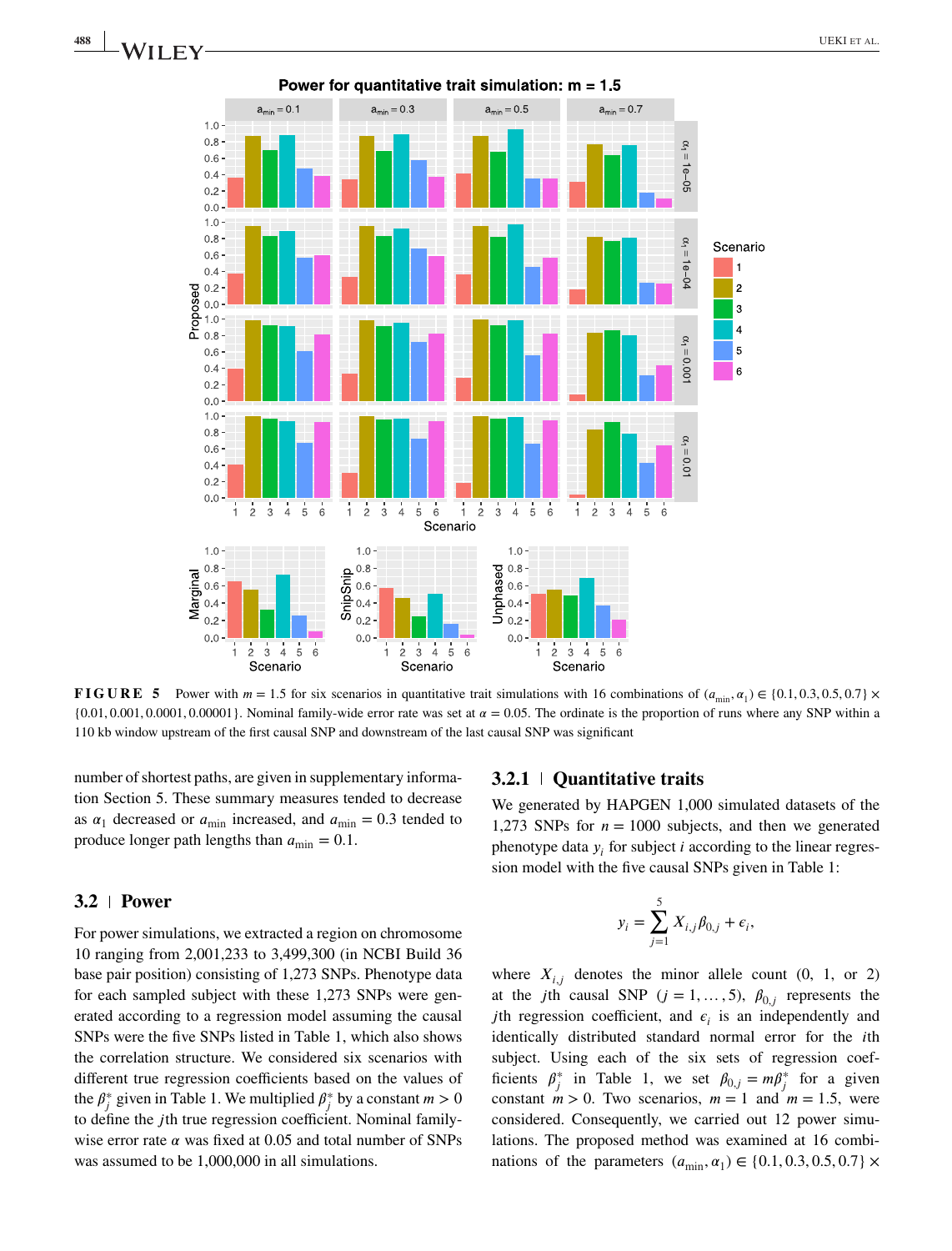

**FIGURE 6** Power with  $m = 1$  for six scenarios in binary trait simulations with 16 combinations of  $(a_{\min}, a_1) \in \{0.1, 0.3, 0.5, 0.7\} \times$  ${0.01, 0.001, 0.0001, 0.00001}$ . Nominal family-wide error rate was set at  $\alpha = 0.05$ . The ordinate is the proportion of runs where any SNP within a 110 kb window upstream of the first causal SNP and downstream of the last causal SNP was significant

{0*.*01*,* 0*.*001*,* 0*.*0001*,* 0*.*00001}. The power of overall detection for the region, with  $m = 1$  and  $m = 1.5$ , is given in Figures 4 and 5, respectively. We report the proportion of runs where any SNP within a 110 kb window upstream of the first causal SNP and downstream of the last causal SNP was significant. Scenario 1 assumes a single causal SNP, implying that the marginal association test works well. The marginal association test gave the highest power among the methods (see also supplementary information Section 4). Further insights are obtained by looking at the other simulations. Scenarios 2–6 were designed so that the marginal association test is underpowered due to the presence of more than one causal SNP. Overall, irrespective of the choice of parameters  $a_{\min}$  and  $\alpha_1$ , the proposed test gave higher power than the three other methods. Using  $a_{\min} = 0.7$  or  $\alpha_1 \le 0.0001$ gave lower power. The optimal choice of  $(a_{\min}, \alpha_1)$  depended on the underlying genetic architecture, as no single pair of  $(a_{\min}, a_1)$  gave the best performance among the candidate parameters across scenarios 2–6. Mean and maximum shortest path length and number of shortest paths in the bidirected graphs are given in supplementary information Section 5. These summary measures varied across scenarios, but tended to decrease as  $\alpha_1$  decreased. In general,  $a_{\text{min}} = 0.3$  tended to give longer shortest path length and greater numbers of shortest paths. Shortest path length and number of shortest paths may influence statistical power through multiplicity of tests. However, no obvious relation between these summary measures and power was observed.

## **3.2.2 Binary traits**

For simulations with binary traits, we considered case-control data. We generated case-control samples with 1,000 cases and 1,000 controls. Samples were collected by repeatedly sampling from the general population, as described below in detail. A binary phenotype  $y_i \in \{0, 1\}$  for each individual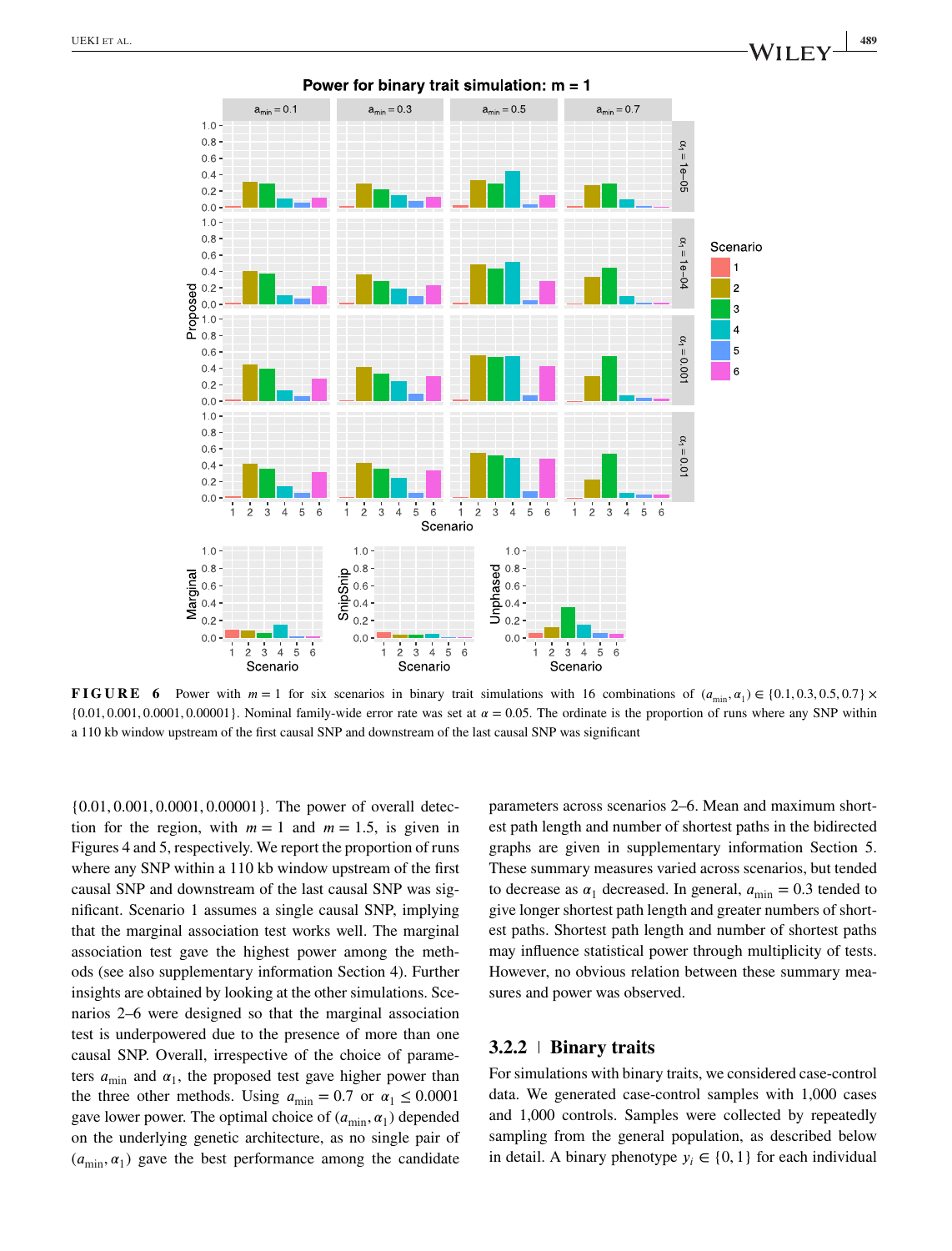

**FIGURE 7** Power with  $m = 1.5$  for six scenarios in binary trait simulations with 16 combinations of  $(a_{\min}, a_1) \in \{0.1, 0.3, 0.5, 0.7\} \times$  ${0.01, 0.001, 0.0001, 0.00001}$ . Nominal family-wide error rate was set at  $\alpha = 0.05$ . The ordinate is the proportion of runs where any SNP within a 110 kb window upstream of the first causal SNP and downstream of the last causal SNP was significant

from the general population was generated according to the logistic regression model

$$
\mu_i = P(y_i = 1 | x_i) = 1 / \left\{ 1 + \exp(-\beta_0 - \sum_{j=1}^5 X_{i,j} \beta_{0,j}) \right\},\,
$$

where  $X_{i,j}$  denotes the minor allele count  $(0, 1, 0r)$ at the *j*th causal SNP ( $j = 1, ..., 5$ );  $\beta_{0,j}$  represents the *j*th regression coefficient; and  $\beta_0$  is the intercept, which was determined to produce a prevalence of roughly 1%. Using each of the six regression coefficients  $\beta_j^*$  in Table 1, we set  $\beta_{0,j} = 1.4 \times m\beta_j^*$  for a given constant  $m > 0$ . We considered two scenarios,  $m = 1$  and  $m = 1.5$ . We then carried out twelve power simulations. For each replicate, we generated 1,000 subjects with genotype data at these 1,273 SNPs. Subsequently, a binary phenotype was assigned to each subject according to the above logistic regression model. The sampling of 1,000 subjects was repeated until 1,000 cases and 1,000 controls were collected. We simulated 1,000 such datasets. The proposed method was examined at 16 combinations of the parameters  $(a_{\min}, a_1) \in$ {0*.*1*,* 0*.*3*,* 0*.*5*,* 0*.*7} × {0*.*01*,* 0*.*001*,* 0*.*0001*,* 0*.*00001}. The power of overall detection in the region for  $m = 1$  and  $m = 1.5$  is given in Figures 6 and 7, respectively. The results were roughly consistent with the quantitative power simulations, and the optimal choice of  $(a_{\min}, \alpha_1)$  depended on the underlying genetic architecture.

## **4 APPLICATION TO ADNI-GWAS DATA**

We applied our proposed method to the ADNI-GWAS dataset obtained from the publicly available data of the Alzheimer's Disease Neuroimage Initiative (ADNI) database [\(adni.loni.usc.edu\)](https://adni.loni.usc.edu). The ADNI was launched in 2003 as a public-private partnership, led by Principal Investigator Michael W. Weiner, MD. The primary goal of ADNI has been to test whether serial magnetic resonance imaging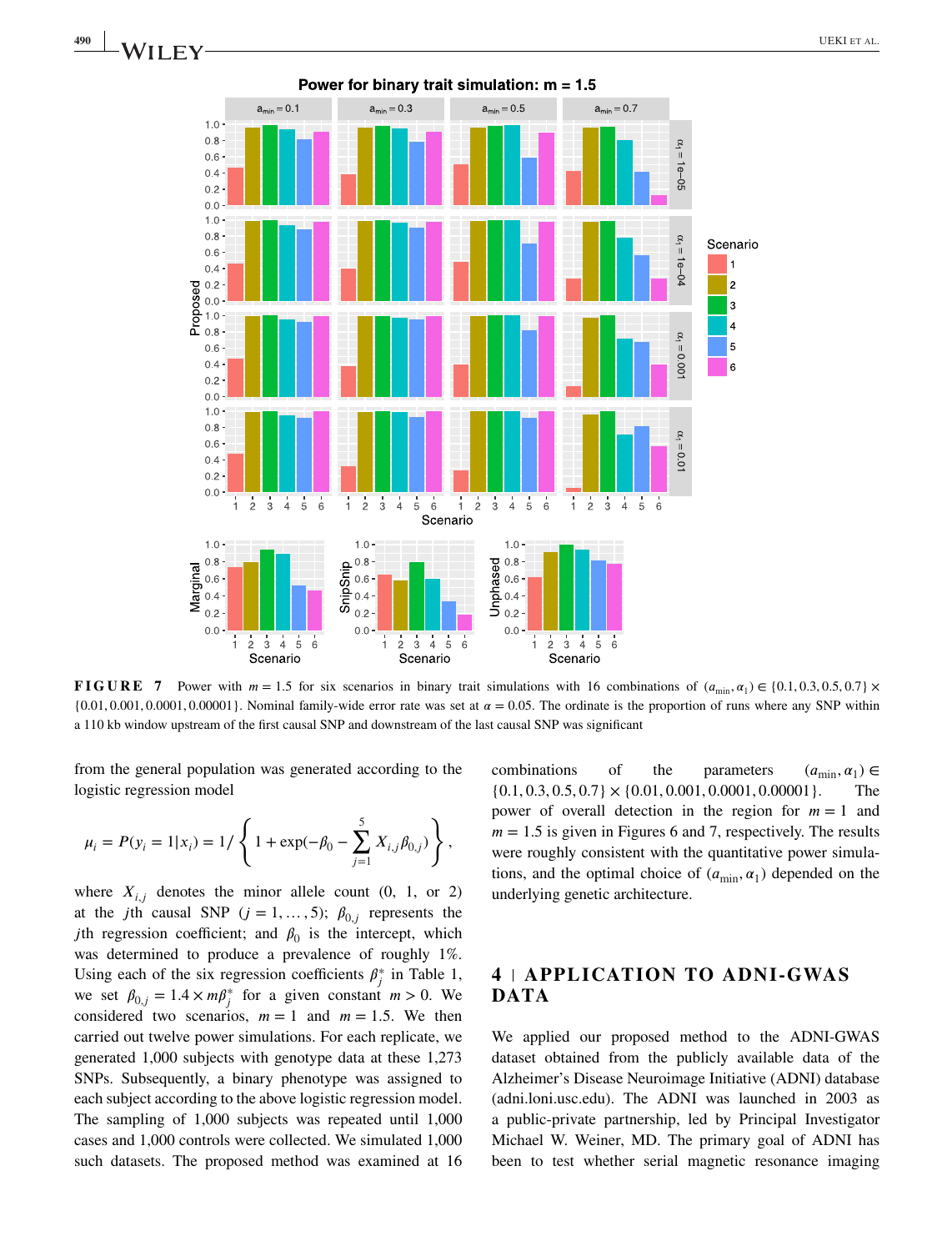#### **TABLE 2** Significant shortest paths at  $a_{\min} = 0.1$  and  $\alpha_1 = 0.01$

| Significant path |            |            |            |              |             |
|------------------|------------|------------|------------|--------------|-------------|
| index            | <b>CHR</b> | <b>SNP</b> | <b>BP</b>  | $P_{marg}$   | $P_{mult}$  |
| $\mathbf{1}$     | 19         | rs440277   | 50,053,064 | $3.8e - 03$  | $4.5e - 01$ |
| $\mathbf{1}$     | 19         | rs387976   | 50,070,900 | $8.8e - 02$  | $4.1e - 02$ |
| $\mathbf{1}$     | 19         | rs157580   | 50,087,106 | $5.2e - 0.5$ | $2.0e-11$   |
| $\mathbf{1}$     | 19         | rs8106922  | 50,093,506 | $1.3e - 04$  | $1.3e - 08$ |
| $\overline{2}$   | 19         | rs440277   | 50,053,064 | $3.8e - 03$  | $1.7e - 01$ |
| 2                | 19         | rs387976   | 50,070,900 | $8.8e - 02$  | $4.3e - 02$ |
| 2                | 19         | rs157580   | 50,087,106 | $5.2e - 05$  | $1.3e-11$   |
| 2                | 19         | rs405509   | 50,100,676 | $7.7e - 04$  | $1.6e - 08$ |
| $\overline{4}$   | 19         | rs157580   | 50,087,106 | $5.2e - 0.5$ | $9.2e - 11$ |
| $\overline{4}$   | 19         | rs8106922  | 50,093,506 | $1.3e - 04$  | $3.9e - 10$ |
| 5                | 19         | rs157580   | 50,087,106 | $5.2e - 05$  | $1.2e-10$   |
| 5                | 19         | rs405509   | 50,100,676 | $7.7e - 04$  | $2.5e - 09$ |
| 8                | 19         | rs8106922  | 50,093,506 | $1.3e - 04$  | $3.9e - 10$ |
| 8                | 19         | rs157580   | 50,087,106 | $5.2e - 05$  | $9.2e - 11$ |
| 11               | 19         | rs8106922  | 50,093,506 | $1.3e - 04$  | $1.2e - 01$ |
| 11               | 19         | rs405509   | 50,100,676 | $7.7e - 04$  | $1.6e - 02$ |
| 11               | 19         | rs439401   | 50,106,291 | $1.3e - 0.5$ | $2.3e - 09$ |
| 12               | 19         | rs405509   | 50,100,676 | $7.7e - 04$  | $2.5e - 09$ |
| 12               | 19         | rs157580   | 50,087,106 | $5.2e - 05$  | $1.2e-10$   |
| 18               | 19         | rs405509   | 50,100,676 | $7.7e - 04$  | $6.1e - 08$ |
| 18               | 19         | rs439401   | 50,106,291 | $1.3e - 0.5$ | $1.2e - 09$ |
| 20               | 19         | rs439401   | 50,106,291 | $1.3e - 0.5$ | $5.8e - 02$ |
| 20               | 19         | rs157580   | 50,087,106 | $5.2e - 05$  | $1.1e - 04$ |
| 20               | 19         | rs8106922  | 50,093,506 | $1.3e - 04$  | $1.1e - 09$ |
| 21               | 19         | rs439401   | 50,106,291 | $1.3e - 0.5$ | $1.2e - 09$ |
| 21               | 19         | rs405509   | 50,100,676 | $7.7e - 04$  | $6.1e - 08$ |

*Note*. Paths that include genome-wide significant SNPs were excluded. CHR, chromosome; BP, physical position (base-pair);  $P_{marg}$ , marginal association *P*-value;  $P_{mul}$ . multiple regression *P*-value were applied to each path. SNPs in each path are ordered so that the first SNP is adjacent to the phenotype and the last SNP is tested for association. SNPs tested in each path are emphasized in bold.

(MRI), positron emission tomography (PET), other biological markers, and clinical and neuropsychological assessments can be combined to measure the progression of mild cognitive impairment (MCI) and early Alzheimer's disease (AD). For up-to-date information, see [www.adni-info.org.](http://www.adni-info.org) ADNI is an ongoing, longitudinal study with primary purpose being to explore the genetic and neuroimaging information associated with late-onset AD (LOAD). The study investigators recruited elderly subjects older than 65 years of age comprising about 400 subjects with MCI, about 200 subjects with AD, and about 200 healthy controls. Each subject was followed for at least 3 years. During the study period, the subjects were assessed with MRI measures and psychiatric evaluation to determine the diagnosis status at each time point.

The ADNI-GWAS data were obtained from 818 DNA samples of ADNI1 participants using the Illumina Human 610-Quad genotyping array (Shen et al., 2014). The data initially included 620,901 SNPs. We included the *apolipopro-* *tein E* (*APOE*) SNPs rs429358 and rs7412 in our analysis. We used data from 684 non-Hispanic Caucasian samples after we excluded one pair showing cryptic relatedness (revealed by the PLINK pairwise  $\hat{\pi}$  statistic being greater than 0.125; Purcell et al., 2007), and we excluded subjects whose reported sex did not match the sex inferred from Xchromosome SNPs. We then applied further quality control measures by excluding SNPs with missing genotype rate *>*0.1, Hardy-Weinberg equilibrium test *P <* 10−6, and MAF *<* 5%; the total number of remaining SNPs was 528,984. There were 166 controls and numbers of cases with early MCI (EMCI), late MCI (LMCI), or AD were 67, 110, and 341, respectively. We classified the MCI cases into two subcategories, EMCI and LMCI, following the procedure in the report "Multistate modeling of ADNI progression" that is included with the ADNIMERGE R package provided by ADNI. We then scored the controls and cases of EMCI, LMCI, and AD as 0, 2, 3, and 4, respectively, which was treated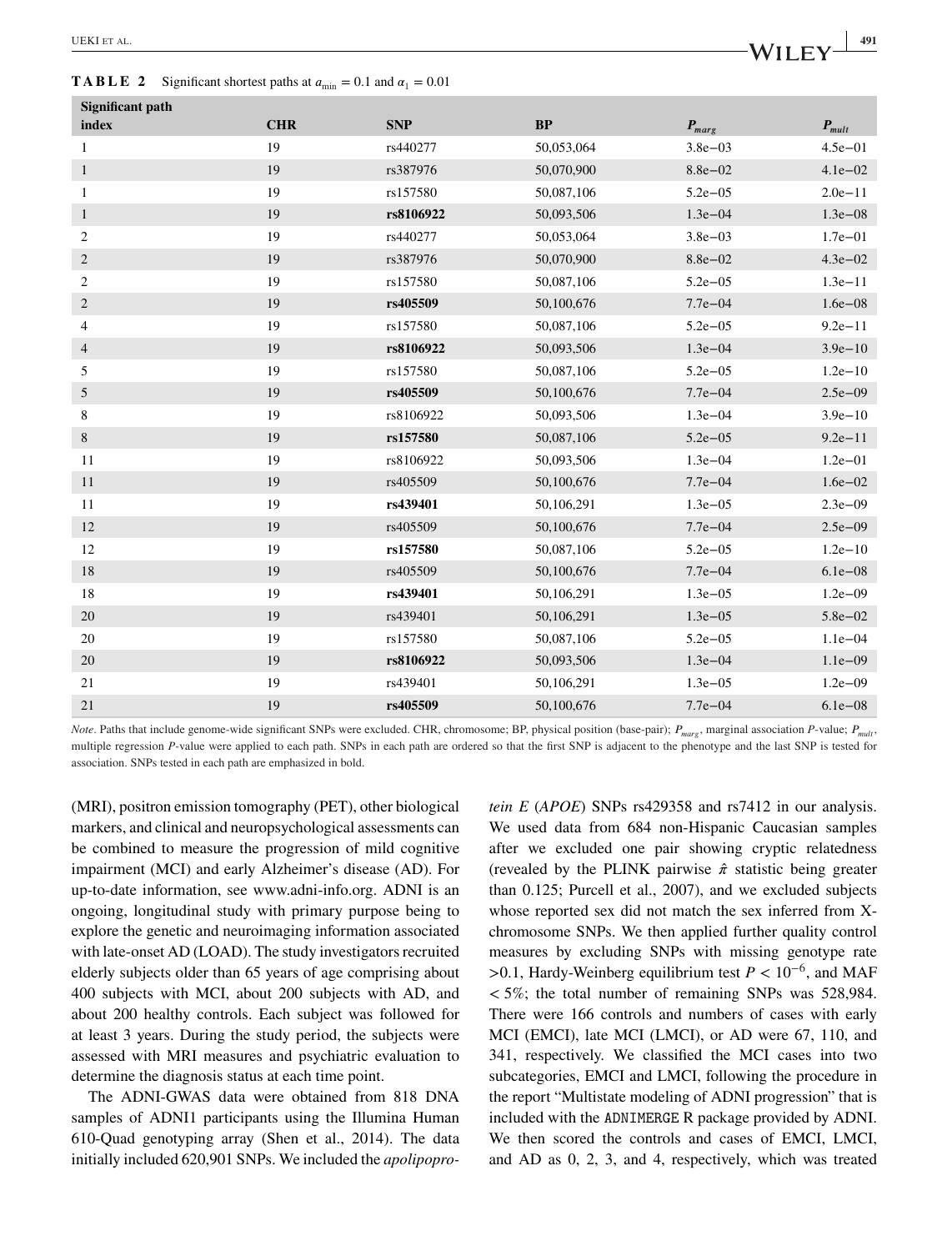as a quantitative trait in our analysis (we assigned score 1 to cases with significant memory concern [SMC], but the ADNI1 cohort did not contain any subjects with SMC—see <http://adni.loni.usc.edu/study-design/background-rationale/> and no subjects having score 1 were present in the ADNI-GWAS data). We also considered adjustment for the covariates sex and age in the proposed method. With covariate adjustment, *P*-values increased only slightly and the same SNPs were significant, so we only report results without covariate adjustment.

We applied our method with the same 16 combinations of  $(a_{\min}, \alpha_1)$  as in the simulation studies  $({0.1, 0.3, 0.5, 0.7} \times$ {0*.*01*,* 0*.*001*,* 0*.*0001*,* 0*.*00001}). The nominal family-wise error rate was set as  $\alpha = 0.05$ , in which the number of SNPs, 528,984, was used as the multiple testing correction factor. In Tables 2–5, we show the significant shortest paths and the SNPs contained in them. We do not show shortest paths containing SNPs with genome-wide significance (i.e., those with marginal association *P*-value less than 0.05/528,984), so that only SNPs undetected by marginal association scans are shown (a full list of results is given in supplementary information Section 5). Without paths containing genome-wide significant SNPs, four combinations of (min*,* 1) remained: (0*.*1*,* 0*.*01)*,* (0*.*1*,* 0*.*001)*,* (0*.*1*,* 0*.*0001), and (0*.*3*,* 0*.*001). All SNPs detected with (0*.*1*,* 0*.*0001) were also contained among the significant results with (0*.*1*,* 0*.*01) and (0.1, 0.001), which implies that  $\alpha_1 = 0.0001$  is too stringent a threshold, as was observed in our simulation studies. The ADNI-GWAS application also implies that  $a_{\text{min}} = 0.7$ is unlikely to provide high power, again as observed in our simulation studies.

As observed in Tables 2–5, SNPs with weak marginal signals showed enhanced association signals with multiple regression. The results varied with the choice of parameters  $(a_{\min}, a_1)$ , but SNPs on chromosome 19 were detected in most of the scenarios. The noteworthy regions contain *APOE4* SNPs, which are also genome-wide significant even with the marginal association test, SnipSnip, and UNPHASED, as shown in Table 6. We also applied lasso (Tibshirani, 1996) using the PUMA software (Hoffman, Logsdon, & Mezey, 2013) with the default setting and optimal model chosen according to Akaike information criterion. The SNPs detected with lasso are shown in supplementary information Section 5 along with *P*-values from PUMA (PUMA *P*-values are a ranking measure, not the usual measure of statistical significance). Six unique SNPs on chromosome 5 given in Tables 3 and 5 are more interesting, as they were not detected by the marginal association test, SnipSnip, UNPHASED, or lasso. The gene closest to these unique SNPs on chromosome 5 is *semaphorin 5A* (*SEMA5A*). The Ensembl Variant Effect Predictor (McLaren et al., 2010) predicted that these SNPs are intergenic and function as modifiers. The *SEMA5A* gene was previously reported to be a susceptibility locus for

**TABLE 3** Significant shortest paths at  $a_{\min} = 0.1$  and  $\alpha_1 = 0.001$ 

| Significant |                |            |            |            |              |             |
|-------------|----------------|------------|------------|------------|--------------|-------------|
|             | path index     | <b>CHR</b> | <b>SNP</b> | <b>BP</b>  | $P_{marg}$   | $P_{mult}$  |
|             | 1              | 5          | rs2963337  | 8,988,632  | $1.5e - 04$  | $4.0e - 08$ |
|             | $\mathbf{1}$   | 5          | rs2963345  | 8,962,508  | $3.2e - 03$  | $7.0e - 03$ |
|             | 1              | 5          | rs6870451  | 8,991,885  | $9.3e - 02$  | $8.6e - 07$ |
|             | $\mathbf{2}$   | 5          | rs2963337  | 8,988,632  | $1.5e - 04$  | $3.8e - 08$ |
|             | $\overline{2}$ | 5          | rs2963345  | 8,962,508  | $3.2e - 03$  | $7.9e - 03$ |
|             | $\overline{2}$ | 5          | rs11955429 | 8,994,715  | $7.8e - 02$  | $9.9e - 07$ |
|             | $\overline{4}$ | 19         | rs157580   | 50,087,106 | $5.2e - 0.5$ | $9.2e - 11$ |
|             | $\overline{4}$ | 19         | rs8106922  | 50,093,506 | $1.3e - 04$  | $3.9e - 10$ |
|             | 5              | 19         | rs157580   | 50,087,106 | $5.2e - 0.5$ | $1.2e - 10$ |
|             | 5              | 19         | rs405509   | 50,100,676 | $7.7e - 04$  | $2.5e - 09$ |
|             | 8              | 19         | rs8106922  | 50,093,506 | $1.3e - 04$  | $3.9e - 10$ |
|             | 8              | 19         | rs157580   | 50,087,106 | $5.2e - 05$  | $9.2e - 11$ |
|             | 11             | 19         | rs8106922  | 50,093,506 | $1.3e - 04$  | $1.2e - 01$ |
|             | 11             | 19         | rs405509   | 50,100,676 | $7.7e - 04$  | $1.6e - 02$ |
|             | 11             | 19         | rs439401   | 50,106,291 | $1.3e - 0.5$ | $2.3e - 09$ |
|             | 12             | 19         | rs405509   | 50,100,676 | $7.7e - 04$  | $2.5e - 09$ |
|             | 12             | 19         | rs157580   | 50,087,106 | $5.2e - 0.5$ | $1.2e-10$   |
|             | 18             | 19         | rs405509   | 50,100,676 | $7.7e - 04$  | $6.1e - 08$ |
|             | 18             | 19         | rs439401   | 50,106,291 | $1.3e - 0.5$ | $1.2e - 09$ |
|             | 20             | 19         | rs439401   | 50,106,291 | $1.3e - 0.5$ | $5.8e - 02$ |
|             | 20             | 19         | rs157580   | 50,087,106 | $5.2e - 05$  | $1.1e - 04$ |
|             | 20             | 19         | rs8106922  | 50,093,506 | $1.3e - 04$  | $1.1e - 09$ |
|             | 21             | 19         | rs439401   | 50,106,291 | $1.3e - 0.5$ | $1.2e - 09$ |
|             | 21             | 19         | rs405509   | 50,100,676 | $7.7e - 04$  | $6.1e - 08$ |
|             |                |            |            |            |              |             |

*Note*. Paths that include genome-wide significant SNPs were excluded. CHR, chromosome; BP, physical position (base-pair);  $P_{marg}$ , marginal association  $P$ -value;  $P_{multi}$ , multiple regression *P*-value applied to each path. SNPs in each path are ordered so that the first SNP is adjacent to the phenotype and the last SNP is tested for association. SNPs tested in each path are emphasized in bold.

Parkinson's disease (Lin, Lesnick, Maraganore, & Isacson, 2009; Maraganore et al., 2005) and for autism (Melin et al., 2006). *SEMA5A* is involved in axonal guidance during neural development.

## **5 DISCUSSION**

We present herein a new conservative multiple testing method for detecting genetic association signals hidden by LD. Our proposed bidirected graph approach can be applied to high-dimensional genome-wide SNP data. Despite the conservativeness of our proposed method, simulation studies confirmed that the method has higher power than existing methods. In an application to ADNI-GWAS data, our method detected new susceptibility SNPs on chromosome 5 that were originally undetected by existing methods, including lasso. The negative results with lasso are expected because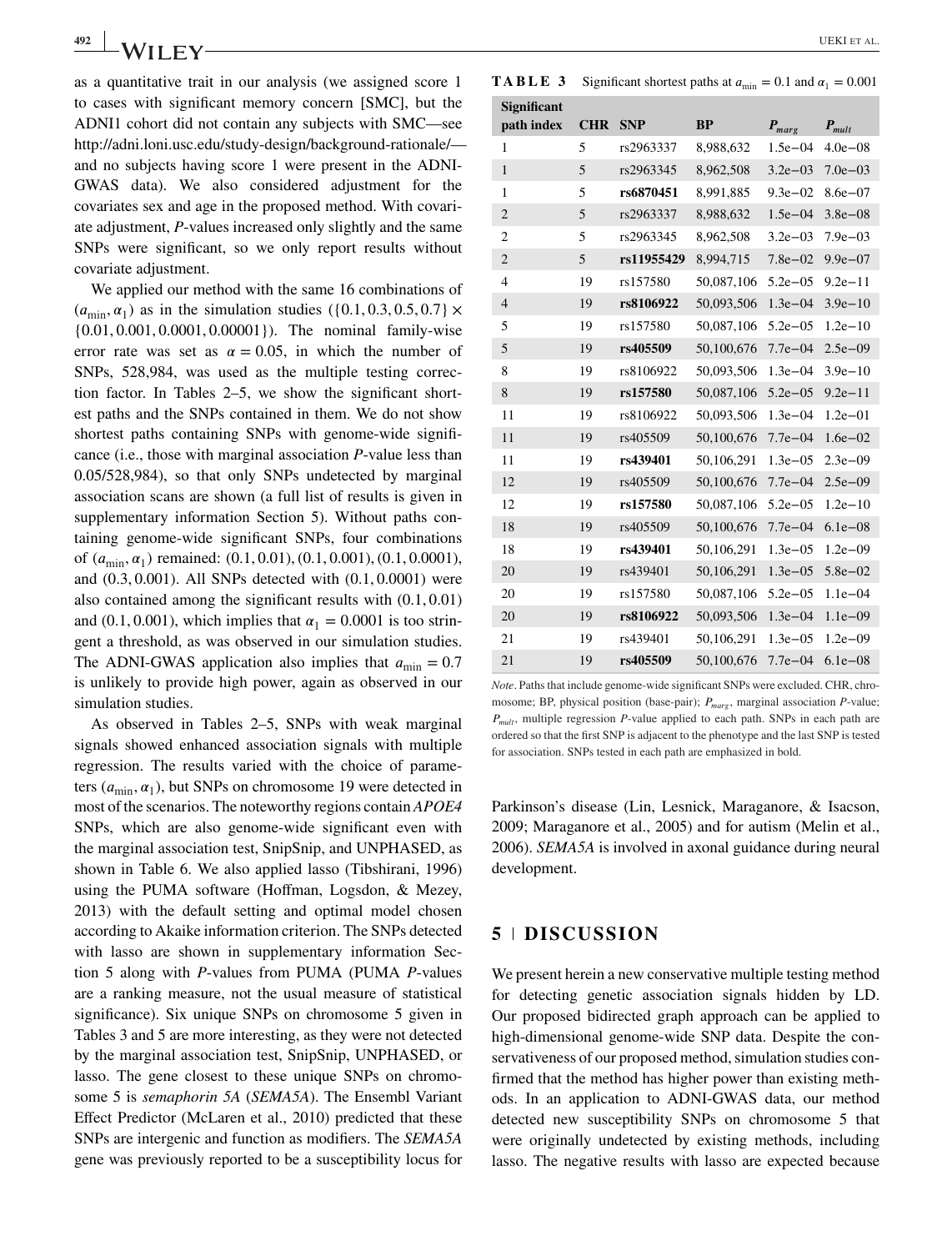#### **TABLE 4** Significant shortest paths at  $a_{\min} = 0.1$  and  $\alpha_1 = 0.0001$

| Significant path |            |            |            |              |             |  |
|------------------|------------|------------|------------|--------------|-------------|--|
| index            | <b>CHR</b> | <b>SNP</b> | BP         | $P_{marg}$   | $P_{mult}$  |  |
| 2                | 19         | rs157580   | 50,087,106 | $5.2e - 0.5$ | $9.2e-11$   |  |
| 2                | 19         | rs8106922  | 50,093,506 | $1.3e - 04$  | $3.9e - 10$ |  |
| 3                | 19         | rs157580   | 50,087,106 | $5.2e - 0.5$ | $1.2e-10$   |  |
| 3                | 19         | rs405509   | 50,100,676 | $7.7e - 04$  | $2.5e - 09$ |  |
|                  | 19         | rs439401   | 50,106,291 | $1.3e - 0.5$ | $5.8e - 02$ |  |
| 7                | 19         | rs157580   | 50,087,106 | $5.2e - 0.5$ | $1.1e{-}04$ |  |
| 7                | 19         | rs8106922  | 50,093,506 | $1.3e - 04$  | $1.1e - 09$ |  |
| 8                | 19         | rs439401   | 50,106,291 | $1.3e - 0.5$ | $1.2e - 09$ |  |
| 8                | 19         | rs405509   | 50,100,676 | $7.7e - 04$  | $6.1e - 08$ |  |

*Note*. Paths that include genome-wide significant SNPs were excluded. CHR, chromosome; BP, physical position (base-pair);  $P_{marg}$ , marginal association *P*-value;  $P_{multi}$ , multiple regression *P*-value applied to each path. SNPs in each path are ordered so that the first SNP is adjacent to the phenotype and the last SNP is tested for association. SNPs tested in each path are emphasized in bold.

|  |  |  | <b>TABLE 5</b> Significant shortest paths at $a_{\min} = 0.3$ and $\alpha_1 = 0.001$ |  |  |  |  |  |  |  |
|--|--|--|--------------------------------------------------------------------------------------|--|--|--|--|--|--|--|
|--|--|--|--------------------------------------------------------------------------------------|--|--|--|--|--|--|--|

| Significant path |               |            |           |             |             |
|------------------|---------------|------------|-----------|-------------|-------------|
| index            | <b>CHR</b>    | <b>SNP</b> | <b>BP</b> | $P_{marg}$  | $P_{mult}$  |
| $\mathbf{1}$     | 5             | rs2963327  | 8,987,159 | $2.0e - 04$ | 8.1e-08     |
| $\mathbf{1}$     | 5             | rs2963345  | 8,962,508 | $3.2e - 03$ | $7.1e - 03$ |
| $\mathbf{1}$     | 5             | rs6870451  | 8,991,885 | $9.3e - 02$ | $1.4e - 06$ |
| $\overline{c}$   | 5             | rs2963327  | 8,987,159 | $2.0e - 04$ | $7.8e - 08$ |
| $\overline{c}$   | 5             | rs2963344  | 8,962,428 | $3.7e - 03$ | $1.1e - 02$ |
| $\overline{c}$   | 5             | rs6870451  | 8,991,885 | $9.3e - 02$ | $2.0e - 06$ |
| 3                | 5             | rs2963327  | 8,987,159 | $2.0e - 04$ | $7.7e - 08$ |
| 3                | 5             | rs2963345  | 8,962,508 | $3.2e - 03$ | $8.0e - 03$ |
| 3                | 5             | rs11955429 | 8,994,715 | $7.8e - 02$ | $1.6e - 06$ |
| $\overline{4}$   | $\mathfrak s$ | rs2963327  | 8,987,159 | $2.0e - 04$ | $7.0e - 08$ |
| 4                | 5             | rs2963344  | 8,962,428 | $3.7e - 03$ | $1.3e - 02$ |
| $\overline{4}$   | $\mathfrak s$ | rs11955429 | 8,994,715 | $7.8e - 02$ | $2.3e - 06$ |
| 5                | 5             | rs2963337  | 8,988,632 | $1.5e - 04$ | $4.0e - 08$ |
| $\mathfrak s$    | $\mathfrak s$ | rs2963345  | 8,962,508 | $3.2e - 03$ | $7.0e - 03$ |
| 5                | 5             | rs6870451  | 8,991,885 | $9.3e - 02$ | $8.6e - 07$ |
| 6                | $\mathfrak s$ | rs2963337  | 8,988,632 | $1.5e - 04$ | $3.9e - 08$ |
| 6                | 5             | rs2963344  | 8,962,428 | $3.7e - 03$ | $1.1e - 02$ |
| 6                | $\mathfrak s$ | rs6870451  | 8,991,885 | $9.3e - 02$ | $1.3e - 06$ |
| 7                | 5             | rs2963337  | 8,988,632 | $1.5e - 04$ | $3.8e - 08$ |
| $\tau$           | 5             | rs2963345  | 8,962,508 | $3.2e - 03$ | $7.9e - 03$ |
| $\tau$           | 5             | rs11955429 | 8,994,715 | $7.8e - 02$ | $9.9e - 07$ |
| 8                | 5             | rs2963337  | 8,988,632 | $1.5e - 04$ | $3.5e - 08$ |
| 8                | 5             | rs2963344  | 8,962,428 | $3.7e - 03$ | $1.2e - 02$ |
| 8                | 5             | rs11955429 | 8,994,715 | $7.8e - 02$ | $1.4e - 06$ |

*Note*. Paths that include genome-wide significant SNPs were excluded. CHR, chromosome; BP, physical position (base-pair);  $P_{max}$ , marginal association *P*-value;  $P_{mult}$ , multiple regression *P*-value applied to each path. SNPs in each path are ordered so that the first SNP is adjacent to the phenotype and the last SNP is tested for association. SNPs tested in each path are emphasized in bold.

lasso is a variant of stagewise regression (Efron, Hastie, Johnstone, & Tibshirani, 2004); in view of lasso's iterative model update process (c.f. the coordinate descent algorithm; Friedman, Hastie, & Tibshirani, 2010), an SNP is entered into the model only if the absolute value of the correlation between that SNP and the residual of the current model is larger than some threshold as achieved by the soft-thresholding function. This in turn implies that an SNP weakly correlated with the current residual will never be included in the model. Hidden SNPs having large effects conditional on other SNPs will

UEKI ET AL. **493**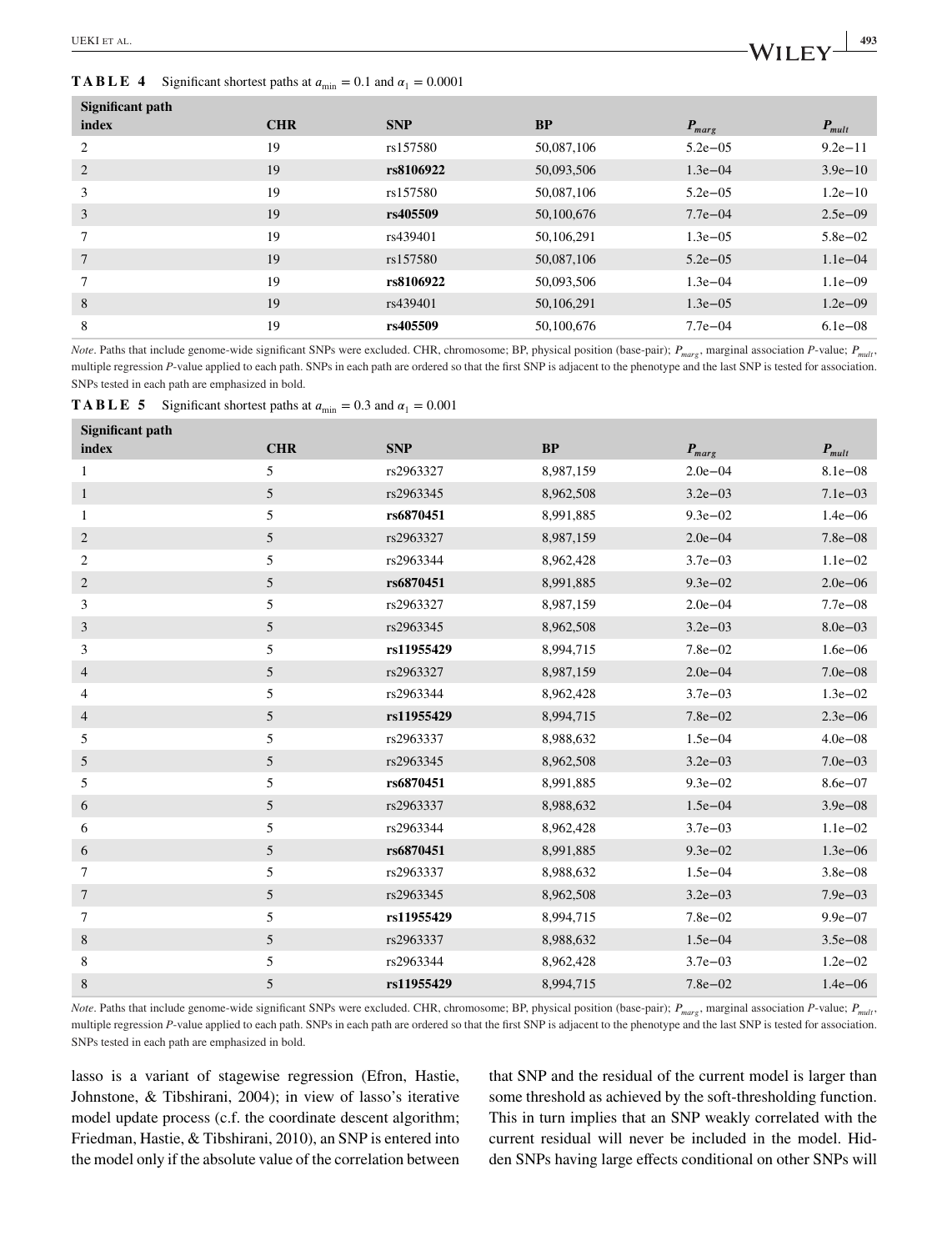**TABLE 6** SNPs that were significant by the marginal association test, SnipSnip, and UNPHASED; family-wise error rate was 5% using Bonferroni correction based on the number of SNPs, 528,984

|  | <b>CHR</b> | <b>SNP</b> | <b>BP</b>  | $P_{marg}$                  | $P_{SnipSnip}$ | $P_{Unphased}$ |  |  |
|--|------------|------------|------------|-----------------------------|----------------|----------------|--|--|
|  | 19         | rs387976   | 50,070,900 | $8.9e - 02 \quad 6.0e - 01$ |                | $1.5e - 09$    |  |  |
|  | 19         | rs11667640 | 50.071.631 | $2.0e - 02$                 | $3.4e - 02$    | $1.9e-12$      |  |  |
|  | 19         | rs6859     | 50.073.874 | $1.9e - 02$ $9.4e - 02$     |                | $5.8e - 11$    |  |  |
|  | 19         | rs157580   | 50.087.106 | $5.2e - 0.5$                | $1.2e-10$      | $1.0e - 18$    |  |  |
|  | 19         | rs2075650  | 50.087.459 | $1.9e - 11$                 | $6.3e - 09$    | $5.3e - 19$    |  |  |
|  | 19         | rs8106922  | 50.093.506 | $1.3e - 04$                 | $3.9e - 10$    | $5.0e - 21$    |  |  |
|  | 19         | rs405509   | 50,100,676 | $7.7e - 04$                 | $2.5e - 09$    | $2.5e - 22$    |  |  |
|  | 19         | rs429358   | 50.103.781 | $9.5e - 23$                 | $1.5e-18$      | $5.6e - 20$    |  |  |
|  |            |            |            |                             |                |                |  |  |

CHR, chromosome; BP, physical position (base-pair).

be included only if the current model contains those other SNPs. However, if the conditioning SNPs have only weak or moderately sized marginal signals, noninformative SNPs will be entered by chance into the model long before the conditioning SNPs are entered. Consequently, the noninformative SNPs result in a model with unnecessarily high dimension, wasting degrees of freedom, and model building will terminate before the important, hidden SNP is included. In contrast, our method avoids including too many noninformative SNPs among the conditioning SNPs by restricting to the shortest paths in a "local" bidirected graph, making the hypothesis test more powerful.

Our theoretical consideration of the presence of multiple causal variants that are in LD is also new. So far, designing GWASs (in particular, selecting tag SNPs) has been based chiefly on statistical power analyses that assume causal variants exist separately in unlinked loci (de Bakker et al., 2005; Eberle et al., 2007; Spencer et al., 2009). Conclusions from existing studies based on the GWAS design may therefore not be generalizable to situations with multiple causal variants that are in LD. One consequence is that current SNP panels are suboptimal in this situation; hence, additional studies of statistical power are needed. However, power calculations turn out to be much more complicated than in situations with multiple causal variants that are not in LD: it remains unknown which of various genetic models and statistical methods is optimal.

Although our proposed method attempts to detect hidden SNPs that are difficult to detect with GWAS data (Eberle et al., 2007), detection should be distinguished from true association. Even though a particular combination of detected SNPs produces the highest power, it does not necessarily indicate that these are the causal SNPs. Subsequent, careful examination based on biological background and function is also necessary.

There are several possible directions for future work to improve our method. First, our proposed test is slightly conservative as shown in type I error simulations. This is because the method is based on the Bonferroni-type control of multiplicity of shortest paths. There is inevitably overlap in the SNPs to be tested, resulting in redundancy. Development of a less conservative method of type I error control may further improve the statistical power. Second, our method has two tuning parameters  $(a_{\min}, a_1)$ ; although the choice influences the result, we could not determine an optimal choice that could be used in all simulation scenarios. Because the optimal parameters seemed to depend on underlying genetic architecture, which is unknown, we recommend trying multiple sets of  $(a_{\text{min}}, \alpha_1)$  in practice. Simulation studies suggested that the two parameters be in the ranges  $a_{\min} \in [0.1, 0.5]$  and  $\alpha_1 \in [0.01, 0.001]$ , which produced improved performance over existing methods. Application to the ADNI-GWAS data also supported this choice of ranges. Based on our experience with applications to other real GWAS data (not shown), we found that  $a_{\text{min}} = 0.3$  and  $\alpha_1 = 0.001$  tended to allow detection of SNPs that had gone undetected with existing methods.

Our method builds a bidirected graph locally within a fixedsize window centered (focused) around each SNP across the genome. This approach may fail in the presence of longdistance LD, which is not ignorable in real human data (Pritchard & Przeworski, 2001). However, use of a wider window size incurs both computational and multiple testing burdens as the number of shortest paths increases exponentially. As observed in simulation studies, the LD between two SNPs needs to be high for them to be adjacent in the bidirected graph. The cutoff  $a_{\text{min}}$  approximately corresponds to that for  $r^2$ . According to the relationship between average  $r<sup>2</sup>$  and genetic distance in human data given in Figure 2 of (Pritchard & Przeworski, 2001), the average of  $r^2$  is much lower than 0*.*1 for a 0.1 cM distance between SNPs. Thus, our choice of a 100 kb window could be reasonable on average in practice, although exceptions surely exist. We will continue applying our method to real human genetic data to explore the optimal choices of the parameters in future research. R code that implements our method for SNP-GWAS data in PLINK binary format is available from the authors upon request.

#### **ACKNOWLEDGMENTS**

The authors thank a referee, Prof. Shete, and Dr. Cologne for helpful comments that led to significant improvement of the paper. Data collection and sharing for this project was funded by the Alzheimer's Disease Neuroimaging Initiative (ADNI) (National Institutes of Health Grant U01 AG024904) and DOD ADNI (Department of Defense award number W81XWH-12-2-0012). ADNI is funded by the National Institute on Aging, the National Institute of Biomedical Imaging and Bioengineering, and through generous contributions from the following: AbbVie, Alzheimer's Association; Alzheimer's Drug Discovery Foundation; Araclon Biotech; BioClinica, Inc.; Biogen; Bristol-Myers Squibb Company; CereSpir, Inc.; Eisai, Inc.; Elan Pharmaceuticals, Inc.; EliLilly and Company;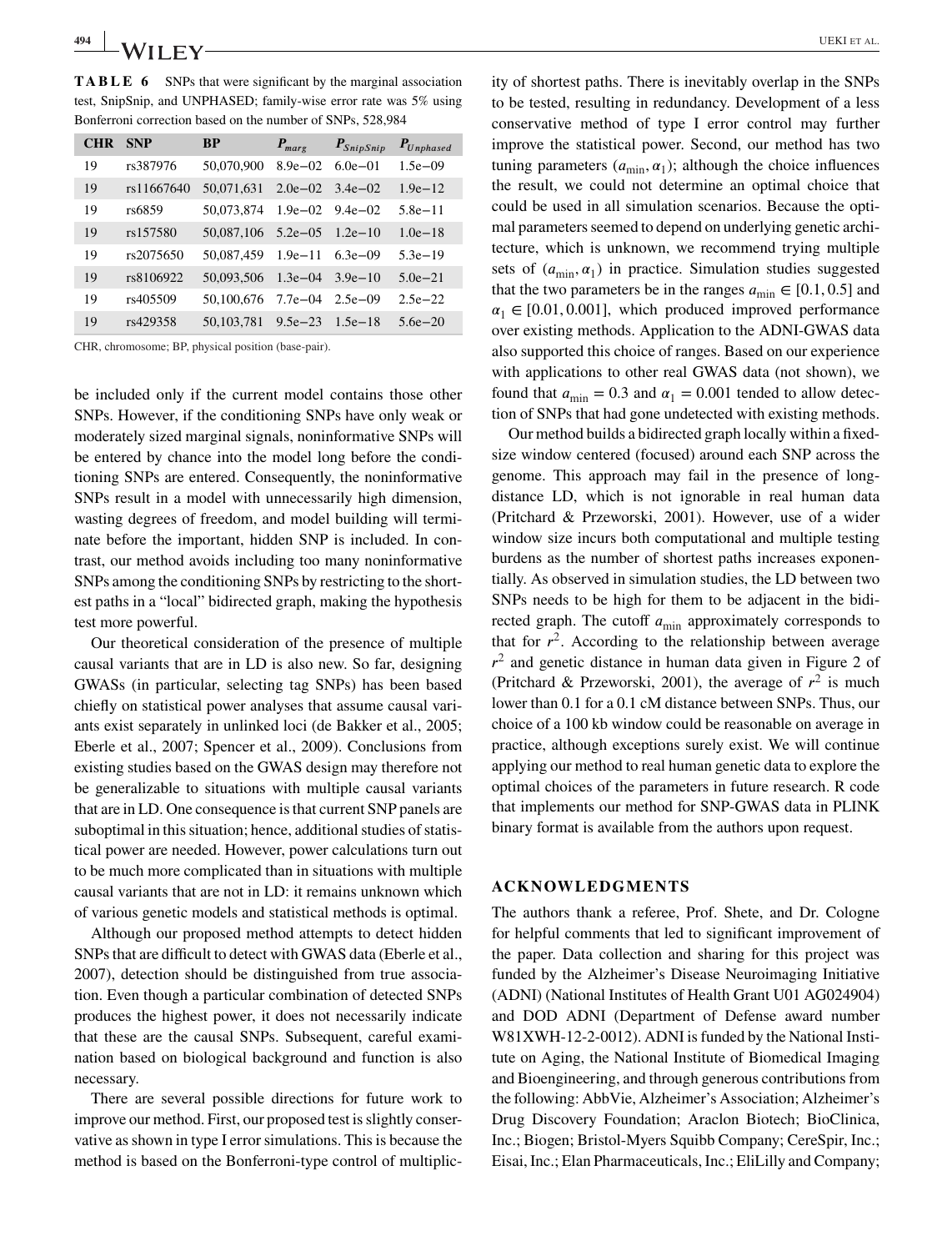EuroImmun; F. Hoffmann-La Roche Ltd. and its affiliated company Genentech, Inc.; Fujirebio; GE Healthcare; IXICO Ltd.; Janssen Alzheimer Immunotherapy Research & Development, LLC; Johnson & Johnson Pharmaceutical Research & Development LLC; Lumosity; Lundbeck; Merck & Co., Inc.; Meso Scale Diagnostics, LLC; NeuroRx Research; Neurotrack Technologies; Novartis Pharmaceuticals Corporation; Pfizer, Inc.; Piramal Imaging; Servier; Takeda Pharmaceutical Company; and Transition Therapeutics. The Canadian Institutes of Health Research is providing funds to support ADNI clinical sites in Canada. Private sector contributions are facilitated by the Foundation for the National Institutes of Health [\(www.fnih.org\)](http://www.fnih.org). The grantee organization is the Northern California Institute for Research and Education, and the study is coordinated by the Alzheimer's Disease Cooperative Study at the University of California, San Diego. ADNI data are disseminated by the Laboratory for Neuro Imaging at the University of Southern California. This work was carried out under the ISM General Cooperative Research 1 (2015-ISM-CRP-1013). This work was supported by JSPS KAKENHI grant numbers JP16K00064, JP16K08638, JP16H05242, JP15H01678, JP16H01528.

#### **REFERENCES**

- Cox, D. R., & Wermuth, N. (1996). *Mutivariante dependencies*. London: Chapman and Hall.
- Csardi, G., & Nepusz, T. (2006). The igraph software package for complex network research. InterJournal, Complex Systems, 1695. <http://igraph.org>
- de Bakker, P. I., Yelensky, R., Pe'er, I., Gabriel, S. B., Daly, M. J., & Altshuler, D. (2005). Efficiency and power in genetic association studies. *Nature Genetics*, *37*, 1217–1223.
- Drton, M., & Perlman, M. (2007). Multiple testing and error control in Gaussian graphical model selection. *Statistical Science*, *22*, 430–449.
- Dudbridge, F. (2008). Likelihood-based association analysis for nuclear families and unrelated subjects with missing genotype data. *Human Heredity*, *66*, 87–98.
- Dudbridge, F., Holmans, P. A., & Wilson, S. G. (2011). A flexible model for association analysis in sibships with missing genotype data. *Annals of Human Genetics*, *75*, 428–438.
- Eberle, M. A., Ng, P. C., Kuhn, K., Zhou, L., Peiffer, D. A., Galver, L., ... Murray, S. S. (2007). Power to detect risk alleles using genome-wide tag SNP panels. *PLoS Genetics*, *3*, e170.
- Efron, B., Hastie, T., Johnstone, I., & Tibshirani, R. (2004). Least angle regression. *Annals of Statistics*, *32*, 407–499.
- Ehret, G. B., Lamparter, D., Hoggart, C. J., Genetic Investigation of Anthropometric Traits Consortium, Whittaker, J. C., Beckmann, J. S., Kutalik, Z. (2012). A multi-SNP locus-association method reveals a substantial fraction of the missing heritability. *American Journal of Human Genetics*, *91*, 863–871.
- Friedman, J., Hastie, T., & Tibshirani, R. (2010). Regularization paths for generalized linear models via coordinate descent. *Journal of Statistical Software*, *33*, 1–22.
- Hoffman, G. E., Logsdon, B. A., & Mezey, J. G. (2013). PUMA: A unified framework for penalized multiple regression analysis of GWAS data. *PLOS Computational Biology*, *9*, e1003101.
- Howey, R., & Cordell, H. J. (2014). Imputation without doing imputation: A new method for the detection of non-genotyped causal variants. *Genetic Epidemiology*, *38*, 173–190.
- Kauermann, G. (1996). On a dualization of graphical Gaussian models. *Scandinavian Journal of Statistics*, *23*, 105–116.
- Kim, S., Morris, N., Won, S., & Elston, R. C. (2010). Single-marker and two-marker association tests for unphased case-control genotype data, with a power comparison. *Genetic Epidemiology*, *34*, 66– 77.
- Lin, L., Lesnick, T. G., Maraganore, D. M., & Isacson, O. (2009). Axon guidance and synaptic maintenance: Preclinical markers for neurodegenerative disease and therapeutics. *Trends in Neurosciences*, *32*, 142–149.
- Maher, B. (2008). Personal genomes: The case of the missing heritability. *Nature*, *456*, 18–21.
- Manolio, T. A. (2013). Bringing genome-wide association findings into clinical use. *Nature Reviews Genetics*, *14*, 549–558.
- Manolio, T. A., Collins, F. S., Cox, N. J., Goldstein, D. B., Hindorff, L. A., Hunter, D. J., ... Visscher, P. M. (2009). Finding the missing heritability of complex diseases. *Nature*, *461*, 747–753.
- Maraganore, D. M., de Andrade, M., Lesnick, T. G., Strain, K. J., Farrer, M. J., Rocca, W. A., ... Ballinger, D. G. (2005). Highresolution whole-genome association study of Parkinson disease. *American Journal of Human Genetics*, *77*, 685–693.
- McLaren, W., Pritchard, B., Rios, D., Chen, Y., Flicek, P., & Cunningham, F. (2010). Deriving the consequences of genomic variants with the Ensembl API and SNP Effect Predictor. *Bioinformatics*, *26*, 2069–2070.
- Melin, M., Carlsson, B., Anckarsater, H., Rastam, M., Betancur, C., Isaksson, A., ... Dahl, N. (2006). Constitutional downregulation of SEMA5A expression in autism. *Trends in Neurosciences*, *54*, 64– 69.
- Pritchard, J. K., & Przeworski, M. (2001). Linkage disequilibrium in humans: Models and data. *American Journal of Human Genetics*, *69*, 1–14.
- Purcell, S., Neale, B., Todd-Brown, K., Thomas, L., Ferreira, M. A., Bender, D., ... Sham, P. C. (2007). PLINK: A tool set for whole-genome association and population-based linkage analyses. *American Journal of Human Genetics*, *81*, 559–575.
- R Core Team. (2015). *R: A language and environment for statistical computing*. Vienna, Austria: R Foundation for Statistical Computing.
- Rao, C. R., & Yanai, H. (1979). General definition and decomposition of projectors and some applications to statistical problems. *Journal of Statistical Planning and Inference*, *3*, 1–17.
- Shen, L., Thompson, P. M., Potkin, S. G., Bertram, L., Farrer, L. A., Foroud, T. M., … Alzheimer's Disease Neuroimaging Initiative. (2014). Genetic analysis of quantitative phenotypes in AD and MCI: Imaging, cognition and biomarkers. *Brain Imaging and Behavior*, *8*, 183–207.
- Slavin, T. P., Feng, T., Schnell, A., Zhu, X., & Elston, R. C. (2011). Twomarker association tests yield new disease associations for coronary artery disease and hypertension. *Human Genetics*, *130*, 725–733.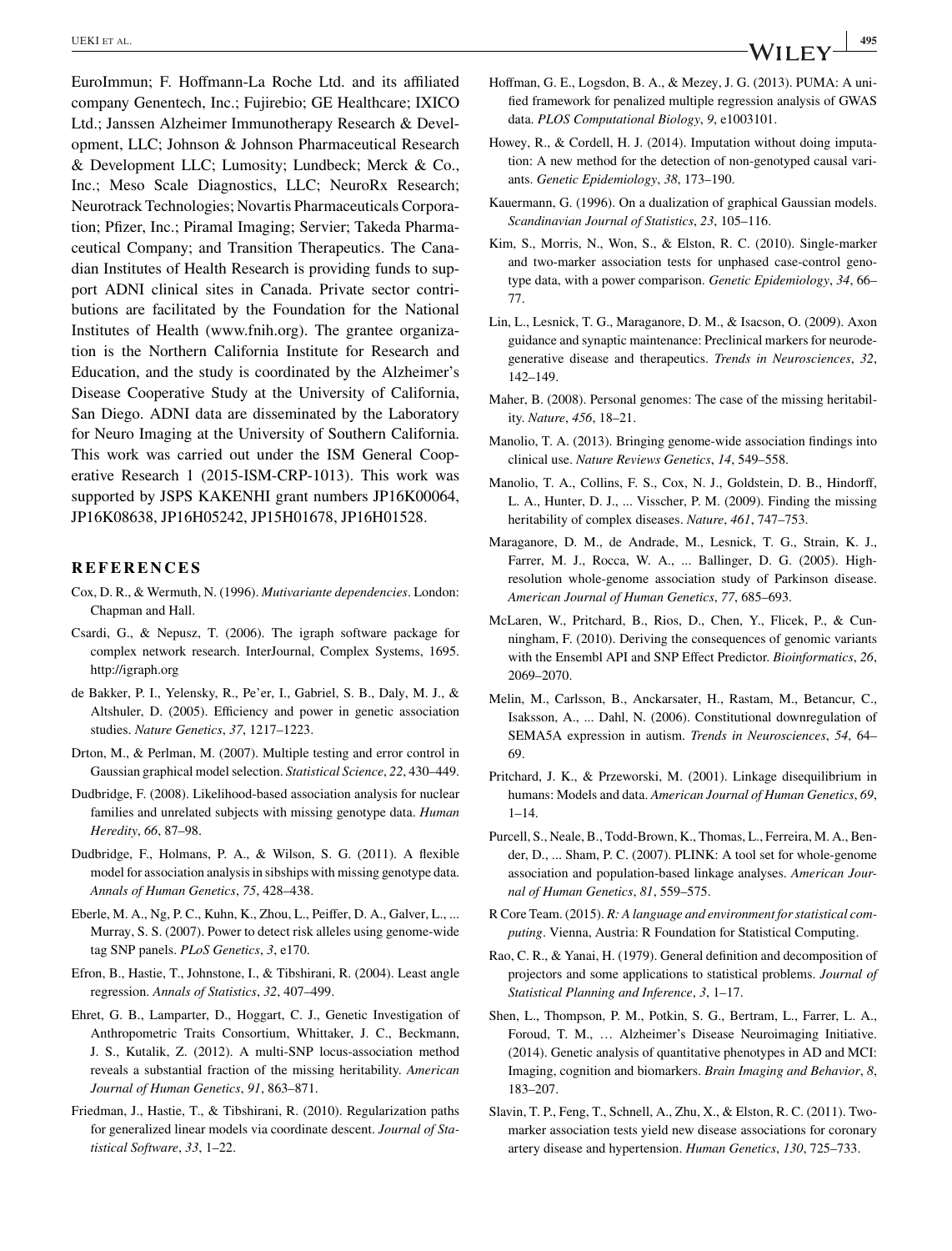- Spencer, C. C. A., Su, Z., Donnelly, P., & Marchini, J. (2009). Designing genome-wide association studies: Sample size, power, imputation, and the choice of genotyping chip. *PLOS Genetics*, *5*, e1000477.
- Su, Z., Marchini, J., & Donnelly, P. (2011). HAPGEN: Simulation of multiple disease SNPs. *Bioinformatics*, *5*, 2304–2305.
- Tibshirani, R. (1996). Regression shrinkage and selection via the lasso. *Journal of the Royal Statistical Society Series B*, *58*, 267–288.
- Ueki, M., & Kawasaki, Y. (2013). Multiple choice from competing regression models under multicollinearity based on standardized update. *Computational Statistics & Data Analysis*, *63*, 31–41.
- Wang, X., Morris, N. J., Schaid, D. J., & Elston, R. C. (2012). Power of single- vs. multi-marker tests of association. *Genetic Epidemiology*, *36*, 480–487.

Wellek, S., & Ziegler, A. (2009). A genotype-based approach to assessing the association between single nucleotide polymorphisms. *Human Heredity*, *67*, 128–139.

#### **SUPPORTING INFORMATION**

Additional Supporting Information may be found online in the supporting information tab for this article.

**How to cite this article:** Ueki M, Kawasaki Y, Tamiya G. Detecting genetic association through shortest paths in a bidirected graph. *Genet. Epidemiol*. 2017;41:481– 497.<https://doi.org/10.1002/gepi.22051>

#### **APPENDIX**

**Motivation for the bidirected graph approach**

Here, we describe the theoretical background behind our proposed method. First, we relate the bidirected graph with the leastsquares estimator  $\hat{\beta}_{j,A}$  in the model  $y = x_j \beta_j + \sum_{k \in A} x_k \beta_k + \epsilon$ . Let  $X_A = (x_k : k \in A)$ . To this end, we exploit the following representation (Rao & Yanai, 1979; Ueki & Kawasaki, 2013):

$$
\widehat{\beta}_{j,A} = ||Q_{X_A} x_j||^{-2} y^T (Q_{X_A} x_j).
$$

Its expectation and variance are given by

$$
E(\hat{\beta}_{j,A}|X) = ||Q_{X_A} x_j||^{-2} \mu^T (Q_{X_A} x_j)
$$

and  $\text{var}(\hat{\beta}_{j,A}|X) = \sigma^2 ||Q_{X_A} x_j||^{-2}$ , respectively. Consequently, in order to evaluate whether  $E(\hat{\beta}_{j,A}|X) = 0$  or not, it suffices to investigate the quantity

$$
\mu^T(Q_{X_A}x_j).
$$

The following result, whose proof is given in supplementary information Section 1, helps us to screen SNPs to be entered into the conditioning set A for  $\hat{\beta}_{j,A}$ . It is essentially the equivalence between pairwise and global Markov properties in a bidirected graph for a multivariate Gaussian distribution (Drton & Perlman, 2007; Kauermann, 1996).

**PROPOSITION 1.** *If there is no path between vertexes* 0 (*i.e.*,  $\mu = E(y|X)$ ) and  $j \in M = V \setminus \{0\}$  with intermediate vertexes *being any subset from a vertex set*  $\{j_1, ..., j_l\} \subset M \setminus \{j\} = V \setminus \{0, j\}$  *(allowing the empty set), then for any*  $A \subset \{j_1, ..., j_l\}$ , *we have*  $\mu^T(Q_{X_A}x_j) = 0$ *.* 

Proposition 1 implies that, for the discovery of SNP *j* such that  $E(\hat{\beta}_{j,A}|X) \neq 0$  for some *A*, we can ignore the SNPs having no paths to  $\mu = E(y|X)$ . Conversely, we can focus on SNPs having paths to SNPs that are adjacent to  $\mu$ . The adjacency with  $\mu$  corresponds to the presence of a marginal association signal as in a standard GWAS scan. In typical GWAS, however, SNPs often show weak marginal signals. Our target is the SNPs with low marginal association signals. To this end, we focus on SNPs that show a moderate marginal signal (e.g. marginal  $P$ -value less than a cutoff), and then build a bidirected graph around each of those SNPs. In samples from the general population, LD between two SNPs far apart is expected to be low. We exploit this LD structure in application to GWASs. Namely, it suffices to consider SNPs for the conditioning set A that are close to the focal SNP to be tested for the effect; SNPs faraway can be excluded from the candidates for A. As a consequence, we build a bidirected graph locally, for example, 100 kb (kilobase pair) window both upstream and downstream of each SNP.

We note that Proposition 1 does not guarantee its complementary statement—that is, the existence of a path between  $\mu$ (vertex 0) and SNP *j* with intermediate vertexes  $\{j_1, \ldots, j_l\}$  implies the existence of some subset  $A \subset \{j_1, \ldots, j_l\}$  such that  $E(\hat{\beta}_{j,A}|X) \neq 0$ . In fact, the complement of Proposition 1 does not always hold. For instance, if there are two distinct vertexes j